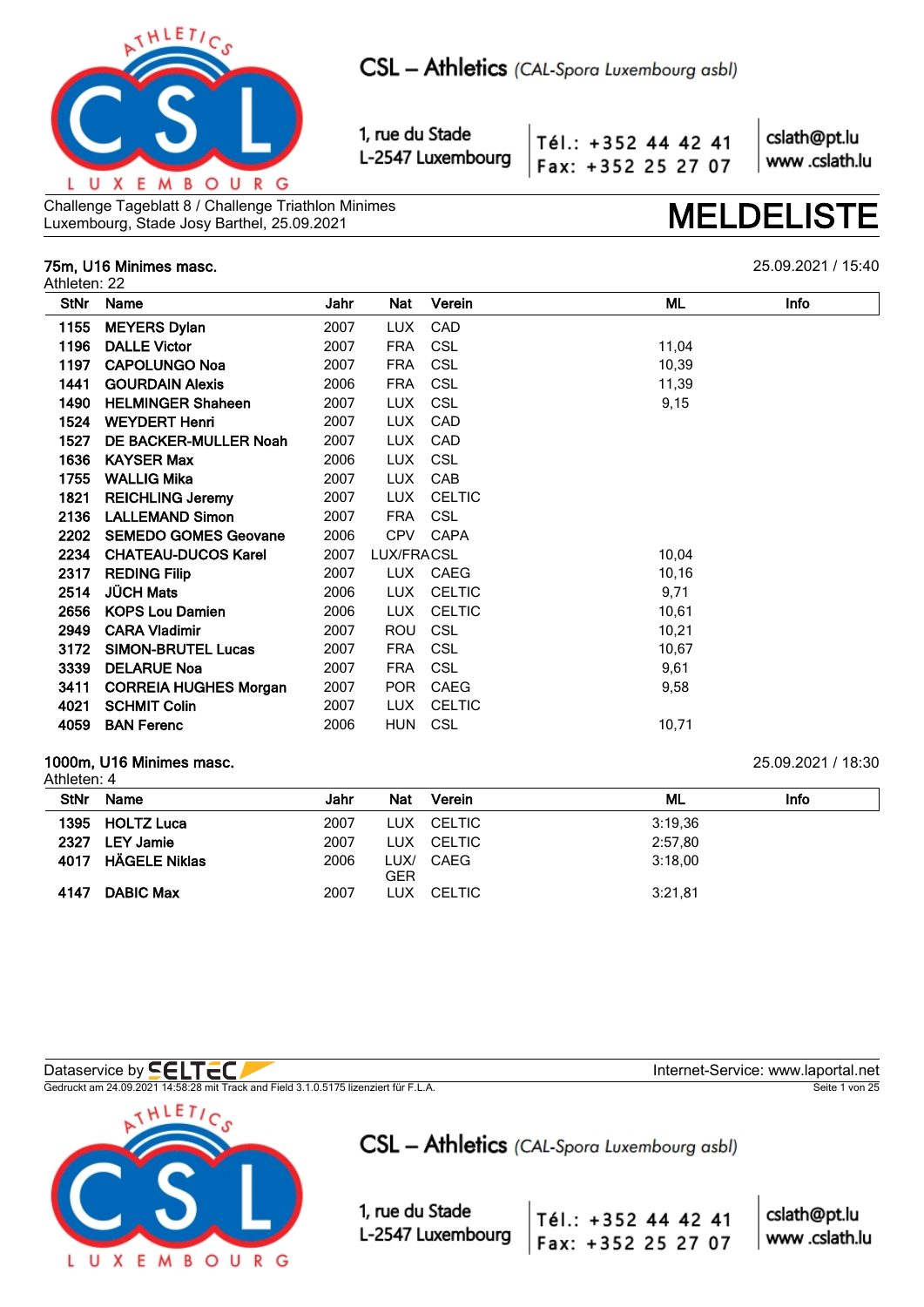

Tél.: +352 44 42 41 Fax: +352 25 27 07 cslath@pt.lu www.cslath.lu

Challenge Tageblatt 8 / Challenge Triathlon Minimes Luxembourg, Stade Josy Barthel, 25.09.2021 **MELDELISTE**

## **1000m, U16 Minimes masc. - Fortsetzung** 25.09.2021 / 18:30

Athleten: 4 **StNr Name Jahr Nat Verein ML Info Hauteur, U16 Minimes masc.** 25.09.2021 / 16:30 Athleten: 4 **StNr Name Jahr Nat Verein ML Info 1527 DE BACKER-MULLER Noah** 2007 LUX CAD **2136 LALLEMAND Simon** 2007 FRA CSL **2234 CHATEAU-DUCOS Karel 2007 LUX/FRACSL 2008** 1,50 **3172 SIMON-BRUTEL Lucas** 2007 FRA CSL 2007 2007 2007 2014 **Longueur, U16 Minimes masc.** 25.09.2021 / 17:30 Athleten: 22 **StNr Name Jahr Nat Verein ML Info 1040 GOEBEL Bob** 2007 LUX CSL 5,02 **1155 MEYERS Dylan** 2007 LUX CAD **1196 DALLE Victor** 2007 FRA CSL **1197 CAPOLUNGO Noa** 2007 FRA CSL **1395 HOLTZ Luca** 2007 LUX CELTIC **1441 GOURDAIN Alexis** 2006 FRA CSL 4,12 **1490 HELMINGER Shaheen** 2007 LUX CSL 4,84 **1524 WEYDERT Henri** 2007 LUX CAD **1636 KAYSER Max** 2006 LUX CSL 4,60 **1755 WALLIG Mika** 2007 LUX CAB **1821 REICHLING Jeremy** 2007 LUX CELTIC **2202 SEMEDO GOMES Geovane** 2006 CPV CAPA **2317 REDING Filip 2007 LUX CAEG 2327 LEY Jamie** 2007 LUX CELTIC



Gedruckt am 24.09.2021 14:58:28 mit Track and Field 3.1.0.5175 lizenziert für F.L.A. Seite 2 von 25

**2514 JÜCH Mats** 2006 LUX CELTIC **2656 KOPS Lou Damien** 2006 LUX CELTIC

**3411 CORREIA HUGHES Morgan** 2007 POR CAEG **4021 SCHMIT Colin** 2007 LUX CELTIC

**4147 DABIC Max** 2007 LUX CELTIC

**2949 CARA Vladimir** 2007 ROU CSL 4,55 **3339 DELARUE Noa** 2007 FRA CSL 5,10

**4059 BAN Ferenc** 2006 HUN CSL 4,20



CSL - Athletics (CAL-Spora Luxembourg asbl)

1, rue du Stade L-2547 Luxembourg

Dataservice by **SELTEC** 

cslath@pt.lu Tél.: +352 44 42 41 www.cslath.lu Fax: +352 25 27 07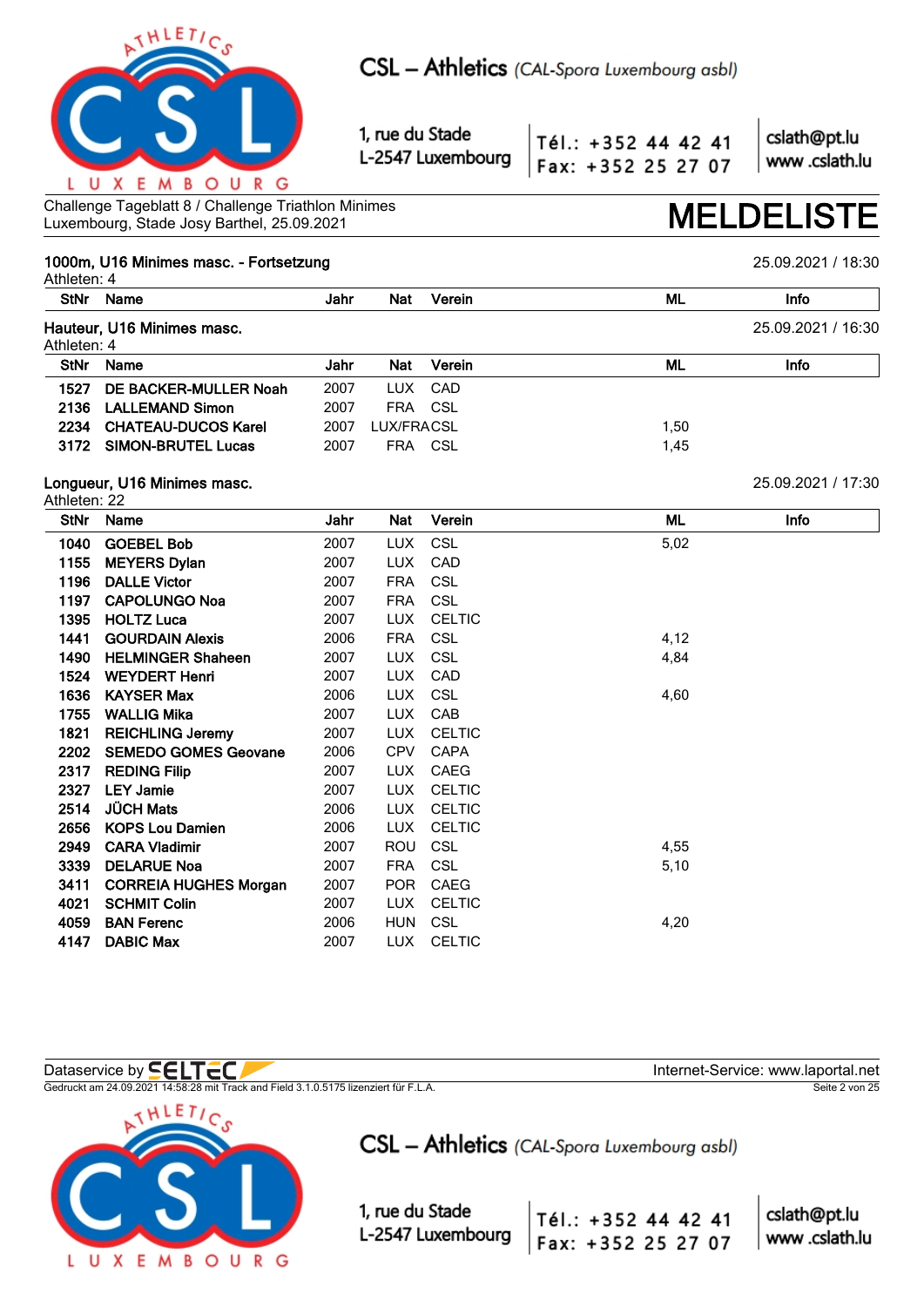

Tél.: +352 44 42 41 Fax: +352 25 27 07 cslath@pt.lu www.cslath.lu

Challenge Tageblatt 8 / Challenge Triathlon Minimes Challenge Tageblatt 8 / Challenge Triathlon Minimes<br>Luxembourg, Stade Josy Barthel, 25.09.2021 **MELDELIS** 

### **Longueur, U16 Minimes masc. - Fortsetzung** 25.09.2021 / 17:30 Athleten: 22

**StNr Name Jahr Nat Verein ML Info Poids, U16 Minimes masc.** 25.09.2021 / 13:00 Athleten: 9 **StNr Name Jahr Nat Verein ML Info 1040 GOEBEL Bob** 2007 LUX CSL 9,53 **1196 DALLE Victor** 2007 FRA CSL **1197 CAPOLUNGO Noa** 2007 FRA CSL 5,94 **1490 HELMINGER Shaheen** 2007 LUX CSL 7,84 **1636 KAYSER Max** 2006 LUX CSL 9,08 **1821 REICHLING Jeremy** 2007 LUX CELTIC **2202 SEMEDO GOMES Geovane** 2006 CPV CAPA **2949 CARA Vladimir** 2007 ROU CSL **3339 DELARUE Noa** 2007 FRA CSL 11,66 **Javelot, U16 Minimes masc.** 25.09.2021 / 13:00 Athleten: 17 **StNr Name Jahr Nat Verein ML Info 1155 MEYERS Dylan** 2007 LUX CAD

| 1395 | <b>HOLTZ Luca</b>            | 2007 | LUX        | CELTIC     |       |
|------|------------------------------|------|------------|------------|-------|
| 1441 | <b>GOURDAIN Alexis</b>       | 2006 | FRA CSL    |            |       |
| 1524 | <b>WEYDERT Henri</b>         | 2007 | LUX        | CAD        |       |
| 1527 | DE BACKER-MULLER Noah        | 2007 | LUX        | CAD        |       |
| 1755 | <b>WALLIG Mika</b>           | 2007 |            | LUX CAB    |       |
|      | 2136 LALLEMAND Simon         | 2007 | FRA CSL    |            |       |
|      | 2234 CHATEAU-DUCOS Karel     | 2007 | LUX/FRACSL |            | 20,40 |
| 2317 | <b>REDING Filip</b>          | 2007 |            | LUX CAEG   |       |
| 2327 | <b>LEY Jamie</b>             | 2007 | LUX        | CELTIC     |       |
| 2514 | <b>JÜCH Mats</b>             | 2006 | LUX        | CELTIC     |       |
| 2656 | <b>KOPS Lou Damien</b>       | 2006 | LUX        | CELTIC     |       |
| 3172 | <b>SIMON-BRUTEL Lucas</b>    | 2007 | <b>FRA</b> | CSL        |       |
| 3411 | <b>CORREIA HUGHES Morgan</b> | 2007 | POR.       | CAEG       |       |
| 4021 | <b>SCHMIT Colin</b>          | 2007 |            | LUX CELTIC |       |
| 4059 | <b>BAN Ferenc</b>            | 2006 | <b>HUN</b> | CSL        |       |
| 4147 | <b>DABIC Max</b>             | 2007 |            | LUX CELTIC |       |

Gedruckt am 24.09.2021 14:58:28 mit Track and Field 3.1.0.5175 lizenziert für F.L.A. Seite 3 von 25



CSL - Athletics (CAL-Spora Luxembourg asbl)

Tél.: +352 44 42 41

Fax: +352 25 27 07

1, rue du Stade L-2547 Luxembourg

Dataservice by **CELTEC**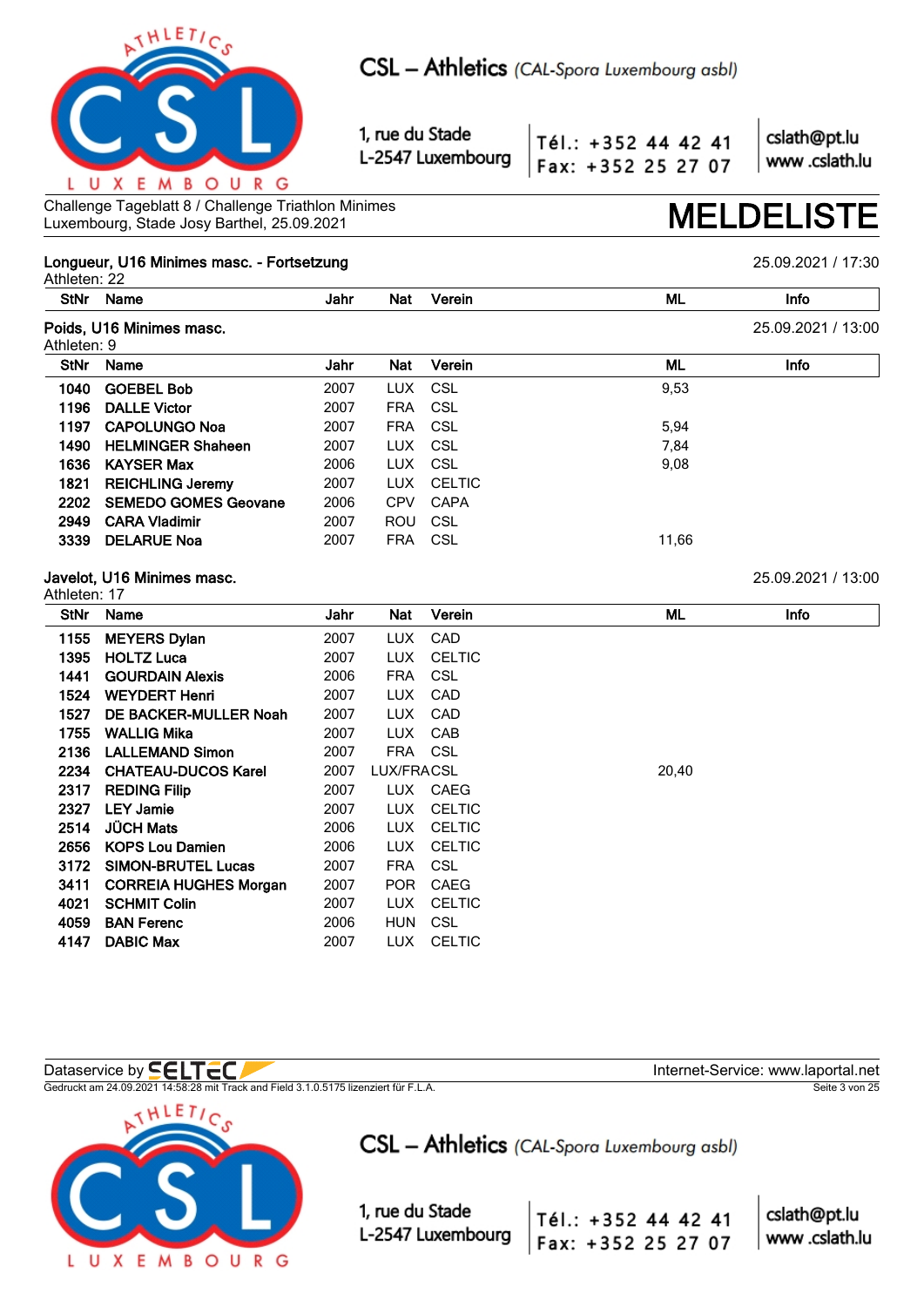

Tél.: +352 44 42 41 Fax: +352 25 27 07 cslath@pt.lu www.cslath.lu

Challenge Tageblatt 8 / Challenge Triathlon Minimes Luxembourg, Stade Josy Barthel, 25.09.2021

## Javelot, U16 Minimes masc. - Fortsetzung

Athleten: 17 **StNr ML** Name Jahr **Nat** Verein Info 75m, U14 Scolaires masc. 25.09.2021 / 13:00 Athleten: 43 **StNr ML** Name Jahr **Nat** Verein Info 910 **NAJIH Affan** 2009 **FRA** Longwy Rehon **LIIGA Fabrice** 1047 2008 **FRA CELTIC** 1138 **TROMANS PALOMINO Daniel** 2009 **ESP** CSL 1158 **ARCARO DUPONT Noa** 2008 **LUX** CELTIC 1185 **MOREAU Matis** 2008 **FRA** CSL 1218 **KREMER Pit** 2008 **LUX** CAEG 1249 **URWALD Arno** 2009 **LUX CELTIC** 1253 **WALD Nic** 2008 **LUX** CELTIC 1318 **GODWIN Zion Solomon** 2008 **LUX** CELTIC 1537 **KAELL Jim** 2008 **LUX**  $C\Delta R$ 1558 **PURAYE Mil** 2009 **LUX** CAEG 11,42 **KUPTSOV Vladislav** LUX/RUSCSL 1853 2009 1885 **JOLY Till** LUX/BEL CELTIC 2008 2341 **BEISSEL Antoine** 2009 LUX CSL **CELTIC** 2358 **LAMY Cédric** 2008 **LUX** CSL 2499 2009 TIIX **GOEBEL Anthony** 2645 **FRANTZ ESCALONA Enrique** 2009 **LUX** CSL 2716 **OBERWEIS Steve** 2009 **LUX** CSL **GILLENGERTEN Ben** TUX 2868 2008 **FOI A** 2869 **VERNARDOS Panagiotis** 2008 **GRC** CSL 2918 **KAYSER Leo** 2009 **LUX** CSL 2932 REY PANIAGUA Manuel 2009 **ESP** CSL 3092 HUSTING Oscar 2009 **LUX FOLA** 3136 **GOLDSCHMIDT Ben** 2009 **LUX** CSL **KASS Emil** 2008 **LUX FOLA** 3153 3350 **STRAUB RODRIGUEZ Daniel** 2009 **LUX** CSL **LONGO llan** 2009 **BFI** CELTIC 3512 3621 **KESSELER Frédéric** 2008 **LUX** CSL 3637 **THEIS Charel** 2009 **LUX** CAB 3654 **ANGELSBERG Dan** 2009 TUX CELTIC **THILL Jo** 3717 2009 **LUX CELTIC HEMMEN Tun** 2009 **CELTIC** 3784 **LUX GREGOR Niklas** 3830 2008 **LUX CELTIC** 2009 3998 WILMES Yves TUX  $F$  $O$  $I$  A

## Dataservice by **SELTEC**

Gedruckt am 24.09.2021 14:58:28 mit Track and Field 3.1.0.5175 lizenziert für F.L.A.



CSL - Athletics (CAL-Spora Luxembourg asbl)

1, rue du Stade L-2547 Luxembourg

cslath@pt.lu Tél.: +352 44 42 41 www.cslath.lu Fax: +352 25 27 07

Internet-Service: www.laportal.net Seite 4 von 25

25.09.2021 / 13:00

**MELDELIST**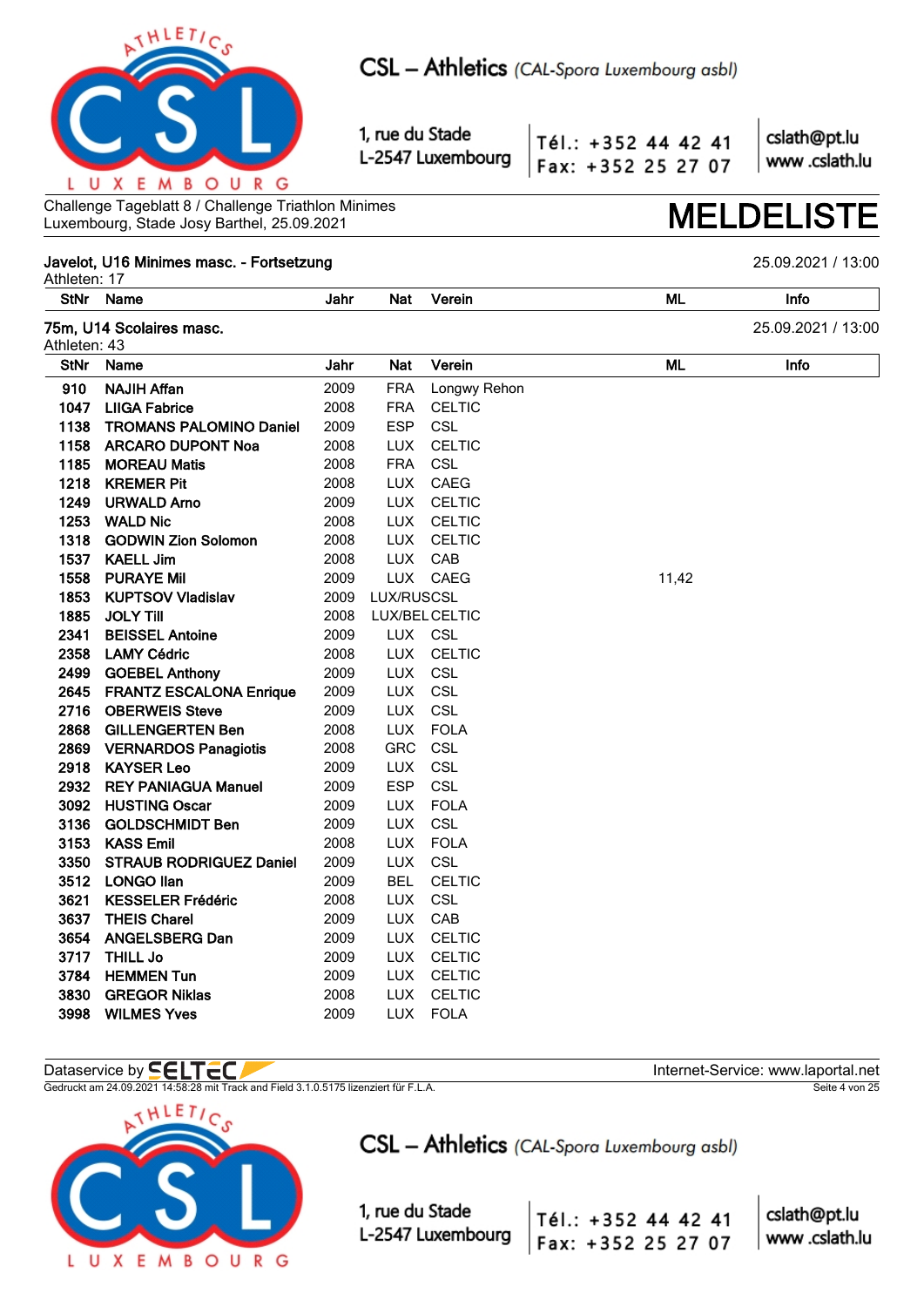

Tél.: +352 44 42 41 Fax: +352 25 27 07 cslath@pt.lu www.cslath.lu

Challenge Tageblatt 8 / Challenge Triathlon Minimes Challenge Tageblatt 8 / Challenge Triathlon Minimes<br>Luxembourg, Stade Josy Barthel, 25.09.2021

## **75m, U14 Scolaires masc. - Fortsetzung** 25.09.2021 / 13:00

Athleten: 43

| <b>StNr</b> | Name                          | Jahr | <b>Nat</b> | Verein   | ML | <b>Info</b> |
|-------------|-------------------------------|------|------------|----------|----|-------------|
| 4065        | <b>HELMINGER Kayan</b>        | 2009 | LUX        | - CSL    |    |             |
|             | 4092 FAIRFAX-JONES David      | 2008 |            | LUX CAEG |    |             |
| 4141        | <b>BOGDANOV Leon</b>          | 2009 | LUX/RUSCAS |          |    |             |
| 4219        | <b>MBAH PAGUI Carl Irving</b> | 2008 | <b>ITA</b> | CAB      |    |             |
| 4231        | <b>KITA Yannick</b>           | 2008 | <b>GER</b> | LIAL     |    |             |
| 4254        | <b>SIMON-BRUTEL Arthur</b>    | 2009 | FRA CSL    |          |    |             |
| 4265        | <b>HILD Mathis</b>            | 2009 | LUX CSL    |          |    |             |
| 4272        | <b>CHAUVIN Jules</b>          | 2008 | <b>FRA</b> | LIAL     |    |             |
|             | 4282 PERAUSKAS Zygimantas     | 2009 | LTU        | CSL      |    |             |
|             |                               |      |            |          |    |             |

### **1000m, U14 Scolaires masc.** 25.09.2021 / 18:00 Athleten: 47

| <b>StNr</b> | Name                           | Jahr | Nat        | Verein         | ML | Info |  |
|-------------|--------------------------------|------|------------|----------------|----|------|--|
| 910         | <b>NAJIH Affan</b>             | 2009 | <b>FRA</b> | Longwy Rehon   |    |      |  |
| 1047        | <b>LIIGA Fabrice</b>           | 2008 | <b>FRA</b> | <b>CELTIC</b>  |    |      |  |
| 1138        | <b>TROMANS PALOMINO Daniel</b> | 2009 | <b>ESP</b> | <b>CSL</b>     |    |      |  |
| 1158        | <b>ARCARO DUPONT Noa</b>       | 2008 | <b>LUX</b> | <b>CELTIC</b>  |    |      |  |
| 1185        | <b>MOREAU Matis</b>            | 2008 | <b>FRA</b> | <b>CSL</b>     |    |      |  |
| 1253        | <b>WALD Nic</b>                | 2008 | <b>LUX</b> | <b>CELTIC</b>  |    |      |  |
| 1318        | <b>GODWIN Zion Solomon</b>     | 2008 | <b>LUX</b> | <b>CELTIC</b>  |    |      |  |
| 1537        | <b>KAELL Jim</b>               | 2008 | LUX.       | CAB            |    |      |  |
| 1644        | <b>KALMES Thierry</b>          | 2009 | <b>LUX</b> | CAD            |    |      |  |
| 1827        | <b>DAUCH Mathis</b>            | 2008 | LUX.       | LIAL           |    |      |  |
| 1853        | <b>KUPTSOV Vladislav</b>       | 2009 | LUX/RUSCSL |                |    |      |  |
| 1885        | <b>JOLY TIII</b>               | 2008 |            | LUX/BEL CELTIC |    |      |  |
| 1917        | <b>HULTEN Dan</b>              | 2009 |            | LUX CAD        |    |      |  |
| 2341        | <b>BEISSEL Antoine</b>         | 2009 | <b>LUX</b> | CSL            |    |      |  |
| 2424        | <b>KLEIN SCHLENTZ Bastien</b>  | 2009 | <b>LUX</b> | CAD            |    |      |  |
| 2499        | <b>GOEBEL Anthony</b>          | 2009 | LUX.       | CSL            |    |      |  |
| 2645        | <b>FRANTZ ESCALONA Enrique</b> | 2009 | <b>LUX</b> | CSL            |    |      |  |
| 2716        | <b>OBERWEIS Steve</b>          | 2009 | <b>LUX</b> | <b>CSL</b>     |    |      |  |
| 2868        | <b>GILLENGERTEN Ben</b>        | 2008 | <b>LUX</b> | <b>FOLA</b>    |    |      |  |
| 2869        | <b>VERNARDOS Panagiotis</b>    | 2008 | <b>GRC</b> | <b>CSL</b>     |    |      |  |
| 2918        | <b>KAYSER Leo</b>              | 2009 | <b>LUX</b> | CSL            |    |      |  |
| 2932        | <b>REY PANIAGUA Manuel</b>     | 2009 | <b>ESP</b> | CSL            |    |      |  |
| 2967        | <b>KRECKÉ Mex</b>              | 2009 | <b>LUX</b> | CAD            |    |      |  |
| 3092        | <b>HUSTING Oscar</b>           | 2009 | <b>LUX</b> | <b>FOLA</b>    |    |      |  |

Gedruckt am 24.09.2021 14:58:28 mit Track and Field 3.1.0.5175 lizenziert für F.L.A. Seite 5 von 25



CSL - Athletics (CAL-Spora Luxembourg asbl)

1, rue du Stade L-2547 Luxembourg

Dataservice by  $\blacksquare\blacksquare\blacksquare\blacksquare\blacksquare\blacksquare$ 

Tél.: +352 44 42 41 Fax: +352 25 27 07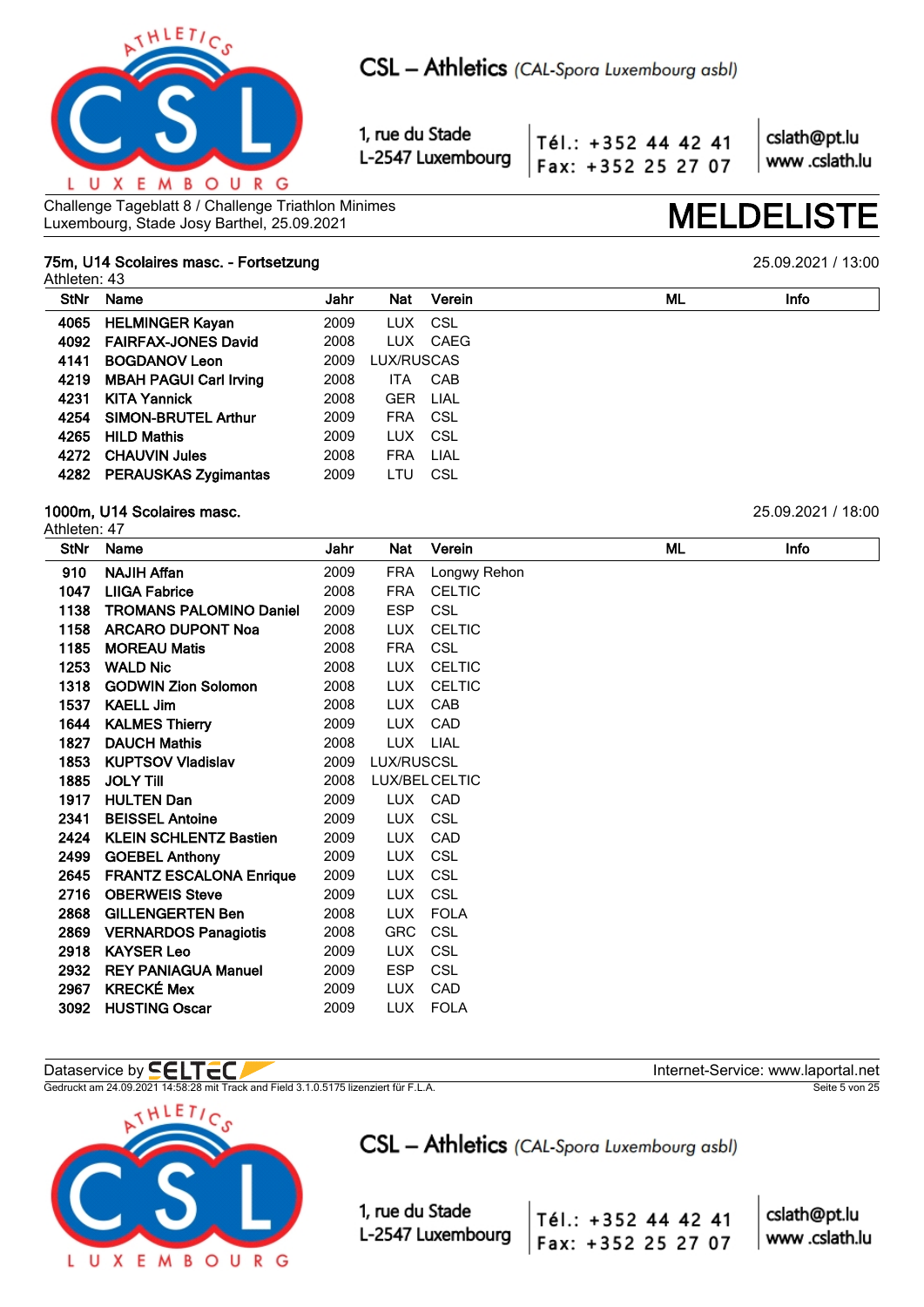

Tél.: +352 44 42 41 Fax: +352 25 27 07 cslath@pt.lu www.cslath.lu

Challenge Tageblatt 8 / Challenge Triathlon Minimes Challenge Tageblatt 8 / Challenge Triathlon Minimes<br>Luxembourg, Stade Josy Barthel, 25.09.2021

## **1000m, U14 Scolaires masc. - Fortsetzung** 25.09.2021 / 18:00

Athleten: 47

| <b>StNr</b> | Name                           | Jahr | Nat        | Verein        | ML | Info |
|-------------|--------------------------------|------|------------|---------------|----|------|
| 3136        | <b>GOLDSCHMIDT Ben</b>         | 2009 | <b>LUX</b> | <b>CSL</b>    |    |      |
| 3153        | <b>KASS Emil</b>               | 2008 | LUX.       | <b>FOLA</b>   |    |      |
| 3210        | <b>MORAIS GRAVATO Diogo</b>    | 2008 | LUX        | CAD           |    |      |
| 3350        | <b>STRAUB RODRIGUEZ Daniel</b> | 2009 | LUX.       | <b>CSL</b>    |    |      |
| 3386        | <b>BELLINI Louis</b>           | 2009 | <b>FRA</b> | CAD           |    |      |
| 3512        | <b>LONGO llan</b>              | 2009 | <b>BEL</b> | <b>CELTIC</b> |    |      |
| 3621        | <b>KESSELER Frédéric</b>       | 2008 | LUX.       | <b>CSL</b>    |    |      |
| 3637        | <b>THEIS Charel</b>            | 2009 | LUX.       | CAB           |    |      |
| 3654        | <b>ANGELSBERG Dan</b>          | 2009 | <b>LUX</b> | <b>CELTIC</b> |    |      |
| 3717        | <b>THILL Jo</b>                | 2009 | <b>LUX</b> | <b>CELTIC</b> |    |      |
| 3784        | <b>HEMMEN Tun</b>              | 2009 | LUX.       | <b>CELTIC</b> |    |      |
| 3810        | <b>MOOG Jules</b>              | 2008 | LUX.       | CAEG          |    |      |
| 3830        | <b>GREGOR Niklas</b>           | 2008 | LUX.       | <b>CELTIC</b> |    |      |
| 3998        | <b>WILMES Yves</b>             | 2009 | LUX.       | <b>FOLA</b>   |    |      |
| 4065        | <b>HELMINGER Kayan</b>         | 2009 | LUX CSL    |               |    |      |
| 4141        | <b>BOGDANOV Leon</b>           | 2009 | LUX/RUSCAS |               |    |      |
| 4211        | <b>MULLER Fränz</b>            | 2009 | LUX        | CAD           |    |      |
| 4219        | <b>MBAH PAGUI Carl Irving</b>  | 2008 | ITA        | CAB           |    |      |
| 4231        | <b>KITA Yannick</b>            | 2008 | <b>GER</b> | LIAL          |    |      |
| 4254        | <b>SIMON-BRUTEL Arthur</b>     | 2009 | <b>FRA</b> | <b>CSL</b>    |    |      |
| 4265        | <b>HILD Mathis</b>             | 2009 | LUX.       | CSL           |    |      |
| 4272        | <b>CHAUVIN Jules</b>           | 2008 | <b>FRA</b> | LIAL          |    |      |
| 4282        | <b>PERAUSKAS Zygimantas</b>    | 2009 | LTU        | <b>CSL</b>    |    |      |

## **Longueur Zone, U14 Scolaires masc. 08** 25.09.2021 / 16:30

Athleten: 21

| .    |                          |      |            |                |    |             |
|------|--------------------------|------|------------|----------------|----|-------------|
|      | StNr Name                | Jahr | Nat        | Verein         | ML | <b>Info</b> |
| 1047 | <b>LIIGA Fabrice</b>     | 2008 | <b>FRA</b> | <b>CELTIC</b>  |    |             |
|      | 1158 ARCARO DUPONT Noa   | 2008 | LUX.       | CELTIC         |    |             |
| 1185 | <b>MOREAU Matis</b>      | 2008 | <b>FRA</b> | CSL            |    |             |
|      | 1218 KREMER Pit          | 2008 | LUX.       | CAEG           |    |             |
|      | 1253 WALD Nic            | 2008 | LUX.       | CELTIC         |    |             |
|      | 1318 GODWIN Zion Solomon | 2008 | LUX.       | CELTIC         |    |             |
| 1537 | KAELL Jim                | 2008 | LUX.       | CAB            |    |             |
| 1827 | <b>DAUCH Mathis</b>      | 2008 | LUX.       | LIAL           |    |             |
| 1885 | <b>JOLY TIII</b>         | 2008 |            | LUX/BEL CELTIC |    |             |
| 2868 | <b>GILLENGERTEN Ben</b>  | 2008 | LUX.       | FOLA           |    |             |
|      |                          |      |            |                |    |             |

Gedruckt am 24.09.2021 14:58:28 mit Track and Field 3.1.0.5175 lizenziert für F.L.A. Seite 6 von 25



CSL - Athletics (CAL-Spora Luxembourg asbl)

1, rue du Stade L-2547 Luxembourg

Dataservice by  $\blacksquare\blacksquare\blacksquare\blacksquare\blacksquare\blacksquare$ 

cslath@pt.lu

| Tél.: +352 44 42 41 |  | CSI        |
|---------------------|--|------------|
| Fax: +352 25 27 07  |  | $\vert$ ww |

w .cslath.lu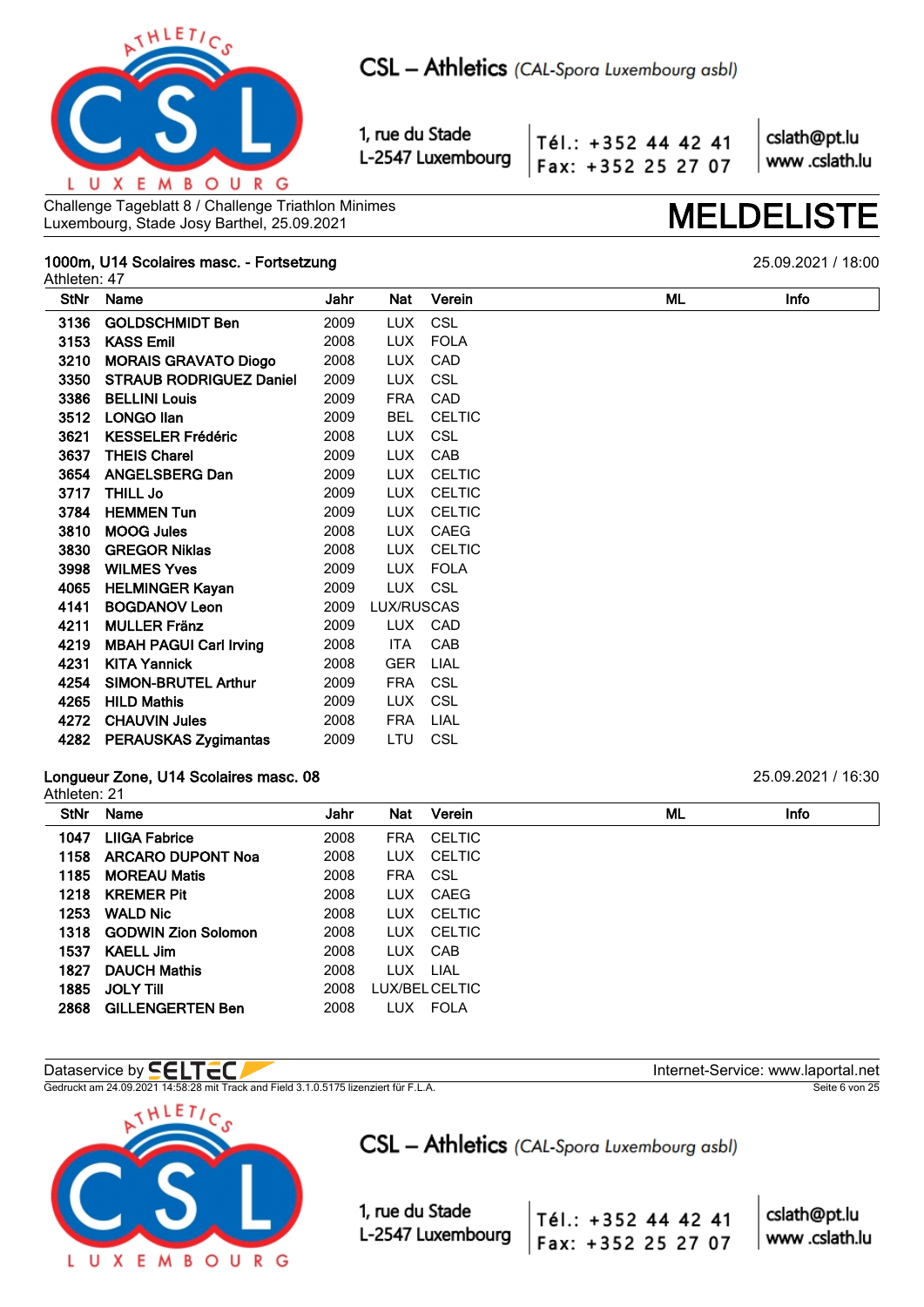

Tél.: +352 44 42 41 Fax: +352 25 27 07

cslath@pt.lu www.cslath.lu

Challenge Tageblatt 8 / Challenge Triathlon Minimes Challenge Tageblatt 8 / Challenge Triathlon Minimes<br>Luxembourg, Stade Josy Barthel, 25.09.2021

### **Longueur Zone, U14 Scolaires masc. 08 - Fortsetzung** 25.09.2021 / 16:30 Athleten: 21

| <b>StNr</b> | Name                          | Jahr | <b>Nat</b> | Verein     | ML | <b>Info</b> |
|-------------|-------------------------------|------|------------|------------|----|-------------|
| 2869        | <b>VERNARDOS Panagiotis</b>   | 2008 | GRC CSL    |            |    |             |
| 3153        | <b>KASS Emil</b>              | 2008 | LUX        | FOLA       |    |             |
| 3210        | <b>MORAIS GRAVATO Diogo</b>   | 2008 | LUX.       | CAD        |    |             |
| 3621        | <b>KESSELER Frédéric</b>      | 2008 | LUX CSL    |            |    |             |
| 3810        | <b>MOOG Jules</b>             | 2008 |            | LUX CAEG   |    |             |
| 3822        | <b>CECCOTTI Gaetano</b>       | 2008 | LUX        | CAEG       |    |             |
| 3830        | <b>GREGOR Niklas</b>          | 2008 |            | LUX CELTIC |    |             |
|             | 4092 FAIRFAX-JONES David      | 2008 |            | LUX CAEG   |    |             |
| 4219        | <b>MBAH PAGUI Carl Irving</b> | 2008 | <b>ITA</b> | CAB        |    |             |
| 4231        | <b>KITA Yannick</b>           | 2008 | <b>GER</b> | LIAL       |    |             |
|             | 4272 CHAUVIN Jules            | 2008 | <b>FRA</b> | LIAL       |    |             |
|             |                               |      |            |            |    |             |

## **Poids, U14 Scolaires masc. 08** 25.09.2021 / 14:45

| Athleten: 19 |                               |      |            |                |    |      |
|--------------|-------------------------------|------|------------|----------------|----|------|
| StNr         | Name                          | Jahr | Nat        | Verein         | ML | Info |
| 1047         | <b>LIIGA Fabrice</b>          | 2008 | FRA        | <b>CELTIC</b>  |    |      |
| 1158         | <b>ARCARO DUPONT Noa</b>      | 2008 | LUX.       | <b>CELTIC</b>  |    |      |
| 1185         | <b>MOREAU Matis</b>           | 2008 | <b>FRA</b> | <b>CSL</b>     |    |      |
| 1218         | <b>KREMER Pit</b>             | 2008 | LUX.       | <b>CAEG</b>    |    |      |
| 1253         | <b>WALD Nic</b>               | 2008 | <b>LUX</b> | <b>CELTIC</b>  |    |      |
| 1318         | <b>GODWIN Zion Solomon</b>    | 2008 | <b>LUX</b> | <b>CELTIC</b>  |    |      |
| 1537         | <b>KAELL Jim</b>              | 2008 | <b>LUX</b> | CAB            |    |      |
| 1885         | <b>JOLY TIII</b>              | 2008 |            | LUX/BEL CELTIC |    |      |
| 2358         | <b>LAMY Cédric</b>            | 2008 |            | LUX CELTIC     |    |      |
| 2868         | <b>GILLENGERTEN Ben</b>       | 2008 | <b>LUX</b> | <b>FOLA</b>    |    |      |
| 2869         | <b>VERNARDOS Panagiotis</b>   | 2008 | <b>GRC</b> | <b>CSL</b>     |    |      |
| 3153         | <b>KASS Emil</b>              | 2008 | LUX.       | <b>FOLA</b>    |    |      |
| 3210         | <b>MORAIS GRAVATO Diogo</b>   | 2008 | LUX.       | CAD            |    |      |
| 3621         | <b>KESSELER Frédéric</b>      | 2008 | <b>LUX</b> | <b>CSL</b>     |    |      |
| 3822         | <b>CECCOTTI Gaetano</b>       | 2008 | <b>LUX</b> | <b>CAEG</b>    |    |      |
| 3830         | <b>GREGOR Niklas</b>          | 2008 | <b>LUX</b> | <b>CELTIC</b>  |    |      |
| 4219         | <b>MBAH PAGUI Carl Irving</b> | 2008 | ITA.       | <b>CAB</b>     |    |      |
| 4231         | <b>KITA Yannick</b>           | 2008 | <b>GER</b> | LIAL           |    |      |
| 4272         | <b>CHAUVIN Jules</b>          | 2008 | <b>FRA</b> | LIAL           |    |      |
|              |                               |      |            |                |    |      |

## Dataservice by  $\blacksquare\blacksquare\blacksquare\blacksquare\blacksquare\blacksquare$

Gedruckt am 24.09.2021 14:58:28 mit Track and Field 3.1.0.5175 lizenziert für F.L.A. Seite 7 von 25



CSL - Athletics (CAL-Spora Luxembourg asbl)

1, rue du Stade L-2547 Luxembourg

cslath@pt.lu Tél.: +352 44 42 41

Fax: +352 25 27 07

www.cslath.lu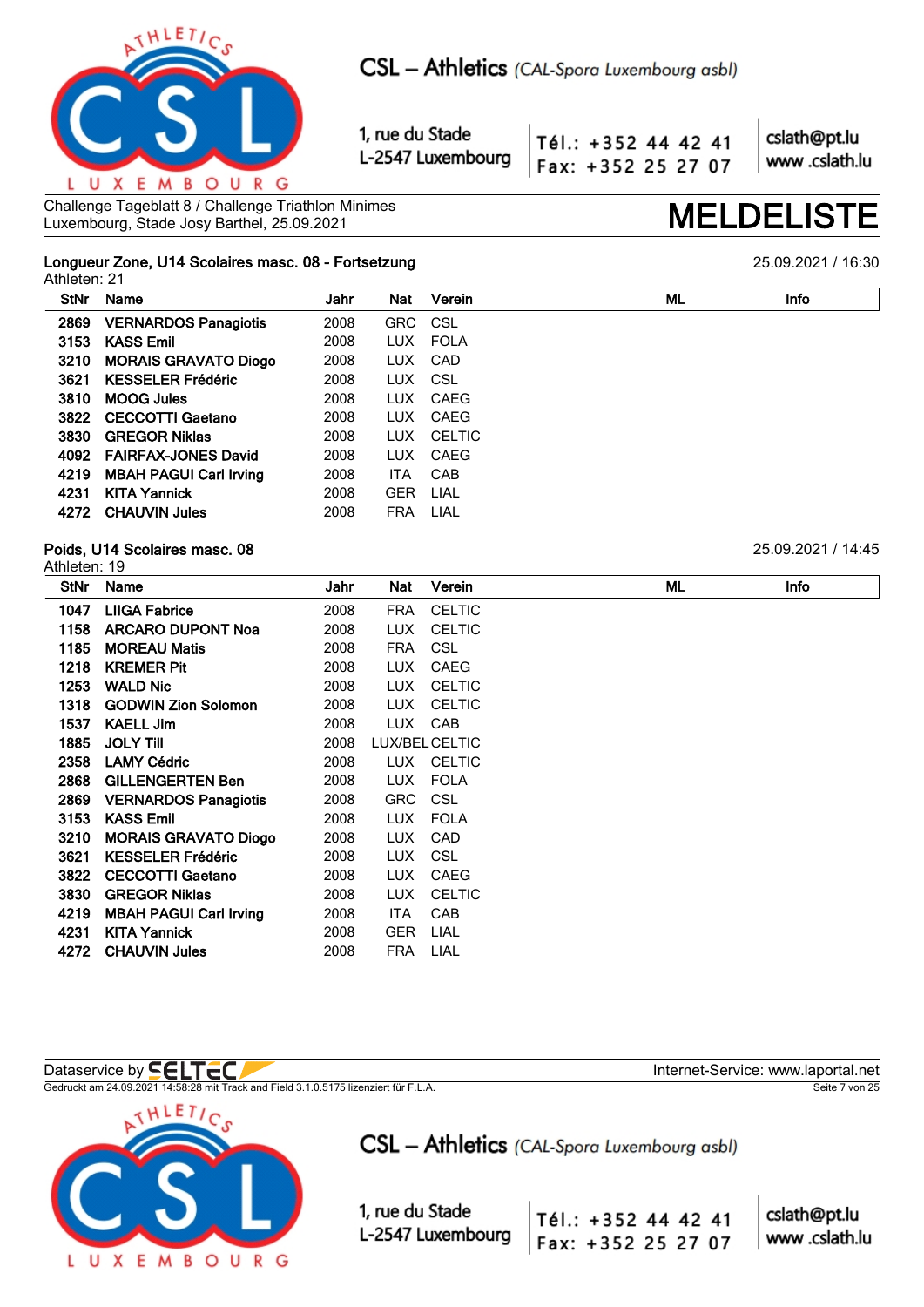

Tél.: +352 44 42 41 Fax: +352 25 27 07 cslath@pt.lu www.cslath.lu

Challenge Tageblatt 8 / Challenge Triathlon Minimes Luxembourg, Stade Josy Barthel, 25.09.2021

## Poids, U14 Scolaires masc. 08 - Fortsetzung

Athleten: 19 **StNr ML** Name Jahr **Nat** Verein Info Longueur Zone, U14 Scolaires masc. 09 25.09.2021 / 15:30 Athleten: 30 **StNr ML** Name Jahr **Nat** Verein Info 910 **NAJIH Affan** 2009 **FRA** Longwy Rehon **TROMANS PALOMINO Daniel** 1138 **ESP** 2009 CSL 1558 **PURAYE Mil** 2009 **LUX** CAEG 1644 2009 **LUX** CAD **KALMES Thierry** 1853 **KUPTSOV Vladislav** 2009 **LUX/RUSCSL** 1917 **HULTEN Dan** 2009 **LUX** CAD 2341 **BEISSEL Antoine** 2009 LUX CSL 2424 **KLEIN SCHLENTZ Bastien** 2009 **LUX** CAD 2499 **GOEBEL Anthony** 2009 **LUX** CSL 2645 **FRANTZ ESCALONA Enrique** 2009 **LUX** CSL 2716 OBERWEIS Steve 2009 **LUX** CSL 2009 **LUX** CSL 2918 **KAYSER Leo** 2932 **REY PANIAGUA Manuel ESP** CSL 2009 **KRECKÉ Mex** 2967 2009 LUX CAD **FOLA** 3092 **HUSTING Oscar** 2009 **LUX** TUX CSL 3136 **GOLDSCHMIDT Ben** 2009 3350 **STRAUB RODRIGUEZ Daniel** 2009 **LUX** CSL **FRA** 3386 **BELLINI Louis** 2009 CAD CFI TIC 3512 **LONGO Ilan** 2009 **BFI** 3637 **THEIS Charel** 2009 **LUX** CAB 3654 **ANGELSBERG Dan** 2009 **LUX** CELTIC 2009 3717 **THILL Jo** TUX CELTIC 3784 HEMMEN Tun 2009 **LUX CELTIC** 3998 WILMES Yves 2009 **LUX FOLA HELMINGER Kayan** 2009 **LUX** CSL 4065 4141 **BOGDANOV Leon** 2009 LUX/RUSCAS 4211 **MULLER Fränz** 2009 TUX CAD 4254 **SIMON-BRUTEL Arthur** 2009 **FRA** CSL 4265 **HILD Mathis** 2009 **LUX** CSL 4282 PERAUSKAS Zygimantas 2009 **TU** CSL

Dataservice by **SELTEC** 

Gedruckt am 24.09.2021 14:58:28 mit Track and Field 3.1.0.5175 lizenziert für F.L.A.



CSL - Athletics (CAL-Spora Luxembourg asbl)

1, rue du Stade L-2547 Luxembourg

Tél.: +352 44 42 41 Fax: +352 25 27 07

cslath@pt.lu www.cslath.lu

Seite 8 von 25

Internet-Service: www.laportal.net

## 25.09.2021 / 14:45

**MELDELIS**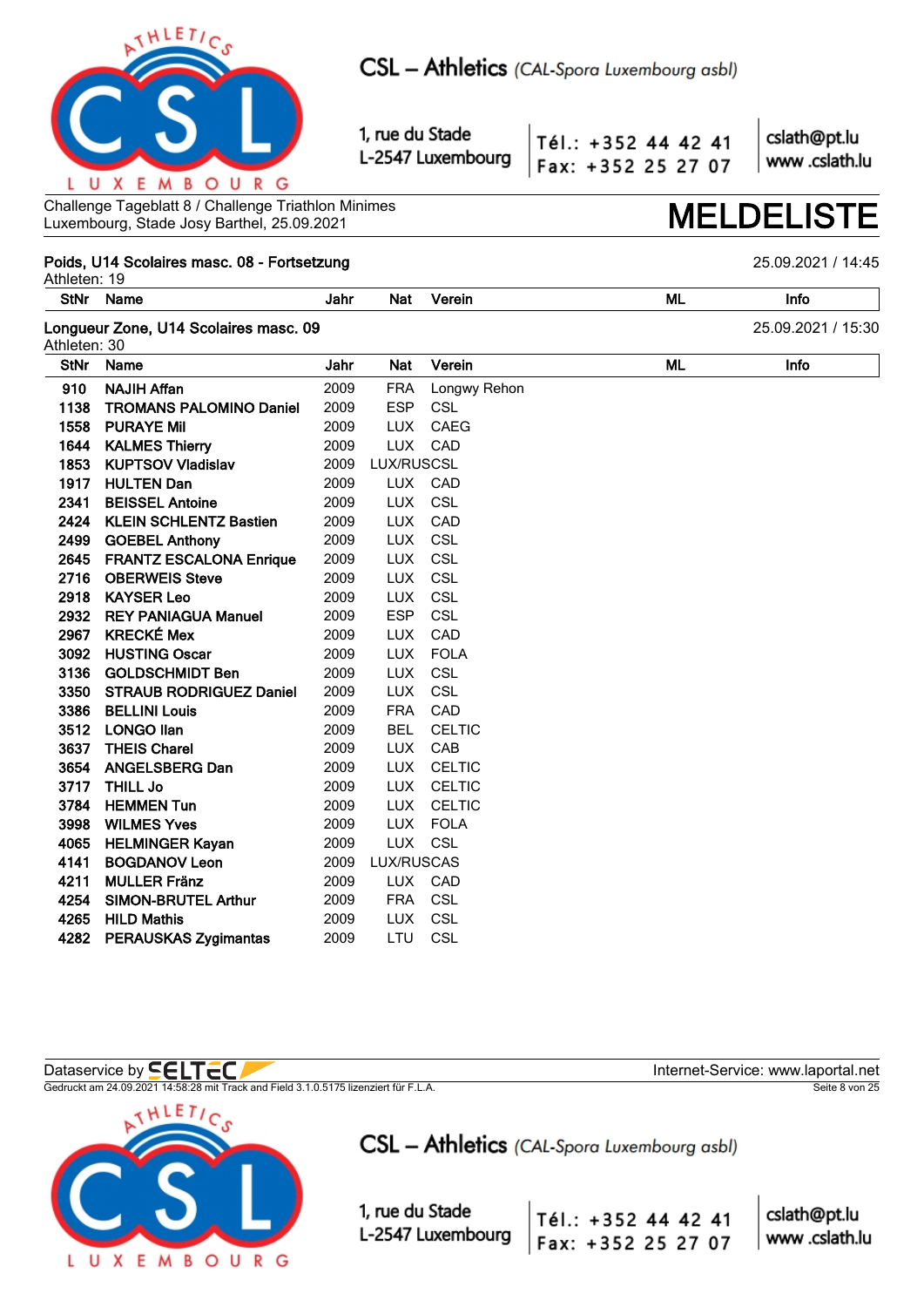

Tél.: +352 44 42 41 Fax: +352 25 27 07 cslath@pt.lu www.cslath.lu

Challenge Tageblatt 8 / Challenge Triathlon Minimes Luxembourg, Stade Josy Barthel, 25.09.2021

## Longueur Zone, U14 Scolaires masc. 09 - Fortsetzung

Athleten: 30 **StNr** Name **ML** Jahr **Nat** Verein Info Poids, U14 Scolaires masc. 09 25.09.2021 / 14:00 Athleten: 30 **StNr ML** Name Jahr **Nat** Verein Info 910 **NAJIH Affan** 2009 **FRA** Longwy Rehon **TROMANS PALOMINO Daniel** 1138 2009 **ESP** CSL 1558 **PURAYE Mil** 2009 **LUX** CAEG 1644 2009 **LUX** CAD **KALMES Thierry** 1853 **KUPTSOV Vladislav** 2009 **LUX/RUSCSL** 1917 **HULTEN Dan** 2009 **LUX** CAD 2341 **BEISSEL Antoine** 2009 LUX CSL 2424 **KLEIN SCHLENTZ Bastien** 2009 **LUX** CAD 2499 **GOEBEL Anthony** 2009 **LUX** CSL CSL 2645 **FRANTZ ESCALONA Enrique** 2009 **LUX** 2716 OBERWEIS Steve 2009 **LUX** CSL 2009 **LUX** CSL 2918 **KAYSER Leo** 2932 **REY PANIAGUA Manuel ESP** CSL 2009 **KRECKÉ Mex** 2967 2009 LUX CAD **FOLA** 3092 **HUSTING Oscar** 2009 **LUX** TUX CSL 3136 **GOLDSCHMIDT Ben** 2009 3350 **STRAUB RODRIGUEZ Daniel** 2009 **LUX** CSL **FRA** 3386 **BELLINI Louis** 2009 CAD CFI TIC 3512 **LONGO Ilan** 2009 **BFI** 3637 **THEIS Charel** 2009 **LUX** CAB 3654 **ANGELSBERG Dan** 2009 **LUX** CELTIC 3717 **THILL Jo** 2009 TUX CELTIC 3784 HEMMEN Tun 2009 **LUX CELTIC** 3998 WILMES Yves 2009 **LUX FOLA HELMINGER Kayan** 2009 **LUX** CSL 4065 4141 **BOGDANOV Leon** 2009 LUX/RUSCAS 4211 **MULLER Fränz** 2009 TUX CAD 4254 **SIMON-BRUTEL Arthur** 2009 **FRA** CSL 4265 **HILD Mathis** 2009 **LUX** CSL 4282 PERAUSKAS Zygimantas 2009 **TU** CSL

## Dataservice by **SELTEC**

Gedruckt am 24.09.2021 14:58:28 mit Track and Field 3.1.0.5175 lizenziert für F.L.A.



CSL - Athletics (CAL-Spora Luxembourg asbl)

1, rue du Stade L-2547 Luxembourg

Tél.: +352 44 42 41 Fax: +352 25 27 07

cslath@pt.lu www.cslath.lu

Seite 9 von 25

Internet-Service: www.laportal.net

## 25.09.2021 / 15:30

**MELDELIS**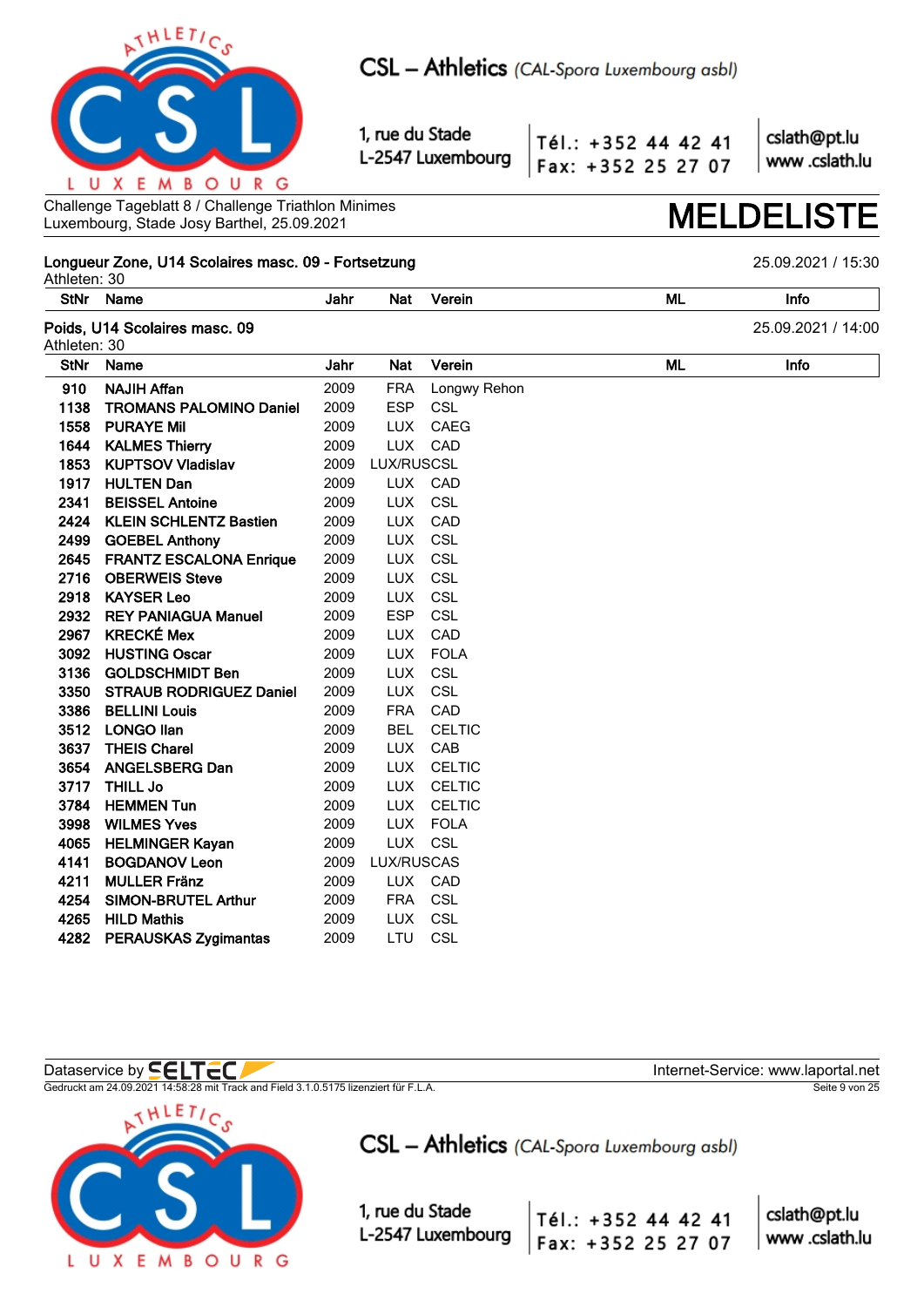

Tél.: +352 44 42 41 Fax: +352 25 27 07 cslath@pt.lu www.cslath.lu

Challenge Tageblatt 8 / Challenge Triathlon Minimes Luxembourg, Stade Josy Barthel, 25.09.2021 **MELDELISTE**

## **Poids, U14 Scolaires masc. 09 - Fortsetzung** 25.09.2021 / 14:00

Athleten: 30 **StNr Name Jahr Nat Verein ML Info 75m, U14 Scolaires fem.** 25.09.2021 / 13:45 Athleten: 71 **StNr Name Jahr Nat Verein ML Info WEIER Clara** 2008 LUX CAEG 12,16 **JÜCH Nea** 2009 LUX CELTIC **HOFFMANN Zoe** 2008 LUX CAEG 10,79 **MAURO Lilou** 2009 FRA FOLA **LAMBERT Eve** 2008 LUX CAD **SYBERTZ Léonie Lou** 2009 LUX CAD **1199 DAMASO KOHL Noemi** 2008 LUX CAEG 2008 2008 2008 2008 **1216 LOPES Elena** 2008 LUX CAEG 12,18 **LIBENS THEIN Li** 2009 LUX FOLA **KIRSCH Lola** 2009 LUX CELTIC **PIRES RAMOS Cristiana** 2009 POR CAD **BOSSUYT Mirjam** 2009 BEL CSL **1406 FERNANDEZ Polly 12,008 LUX CAEG 12,56 KEZIE-BALLERINI Marly** 2009 LUX FOLA **KRUMLOVSKY Gina** 2008 LUX CAB **SCHOLER Julie** 2009 LUX CELTIC **BOUW Myriam** 2008 NED CSL **BRAUN Emma Marie Anna** 2009 LUX CELTIC **SPULE Katrina** 2008 LAT CSL **D'ALIMONTE Carlotta** 2008 LUX CSL **SCHOLZ Mailys** 2008 LUX CSL **SAHR Tonya** 2009 LUX CSL **BISSEN Elodie** 2009 LUX CAD **MARQUES Anael** 2009 AGO FOLA **2315 HOFFMANN Keira** 2008 LUX CAEG 11,04 **BELLING Charlie** 2009 LUX CAEG 11,98 **BOEVER Ella** 2008 LUX FOLA **KOTECKÁ Marie Anna** 2009 CZE CELTIC **2458 NEISES Jeanne** 2008 LUX CAEG 11,41 **WEBER Lynn** 2009 LUX FOLA **WEIS June Lilly** 2009 LUX CELTIC **2480 DIESCHBOURG Lis** 2008 LUX CAEG 12,61 **NESEN Vicky** 2008 LUX CAPA **GEHL Lisa** 2008 LUX CELTIC

## Dataservice by **SELTEC**

Gedruckt am 24.09.2021 14:58:28 mit Track and Field 3.1.0.5175 lizenziert für F.L.A. Seite 10 von 25



CSL - Athletics (CAL-Spora Luxembourg asbl)

1, rue du Stade L-2547 Luxembourg

 $\overline{\phantom{a}}$ 

| Tél.: +352 44 42 41 |  | cslath@pt.lu  |
|---------------------|--|---------------|
| Fax: +352 25 27 07  |  | www.cslath.lu |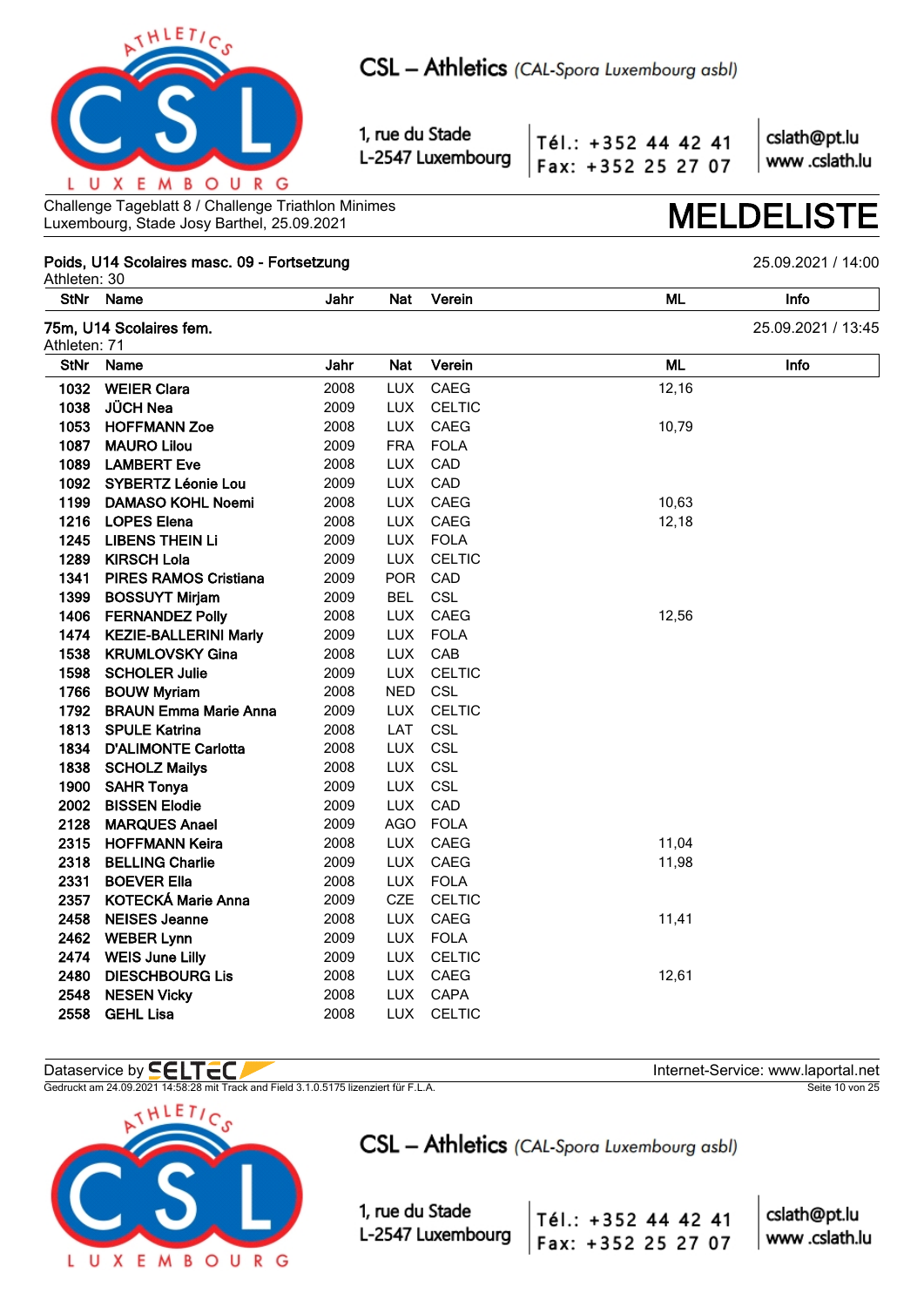

Tél.: +352 44 42 41 Fax: +352 25 27 07

cslath@pt.lu www.cslath.lu

Challenge Tageblatt 8 / Challenge Triathlon Minimes Luxembourg, Stade Josy Barthel, 25.09.2021

## 75m, U14 Scolaires fem. - Fortsetzung

25.09.2021 / 13:45

**MELDELIS** 

| Athleten: 71 |                                        |      |            |               |       |      |
|--------------|----------------------------------------|------|------------|---------------|-------|------|
| <b>StNr</b>  | Name                                   | Jahr | <b>Nat</b> | Verein        | ML    | Info |
| 2632         | <b>MIRANDA GOMES Emma</b>              | 2009 | <b>POR</b> | CAB           |       |      |
| 2640         | <b>HANAPPE Alix</b>                    | 2009 | <b>LUX</b> | <b>CELTIC</b> |       |      |
| 2642         | <b>LAWAL MEYERS Chelly</b><br>Damilola | 2008 | <b>LUX</b> | CAEG          | 10,91 |      |
| 2678         | <b>RECH Lou</b>                        | 2008 | LUX.       | CAD           |       |      |
| 2761         | <b>STEINER Noa</b>                     | 2008 | <b>LUX</b> | <b>CELTIC</b> |       |      |
| 2762         | <b>RECKINGER Nelly</b>                 | 2009 | <b>LUX</b> | <b>CELTIC</b> |       |      |
| 2768         | <b>FUNCK Tessa</b>                     | 2008 | <b>LUX</b> | <b>CELTIC</b> |       |      |
| 2771         | <b>KUFFER-HARDT Lou</b>                | 2009 | <b>LUX</b> | <b>FOLA</b>   |       |      |
| 2802         | <b>SCHEVERS Mara</b>                   | 2009 | <b>LUX</b> | CAS           |       |      |
| 2809         | <b>ORIGER Lola</b>                     | 2008 | <b>LUX</b> | <b>FOLA</b>   |       |      |
| 2912         | WEIS Eve, Chloë                        | 2008 | LUX.       | <b>CELTIC</b> |       |      |
| 2915         | <b>NUNES Nélia</b>                     | 2008 | <b>LUX</b> | CSL           |       |      |
| 2919         | <b>CLERC Fleur</b>                     | 2008 | <b>FRA</b> | LIAL          |       |      |
|              | 2927 SCHAACK Sophia                    | 2008 | <b>LUX</b> | CSL           |       |      |
|              | 2964 CAÑETE GALAN Martina              | 2009 | <b>ESP</b> | CSL           |       |      |
| 3012         | <b>KULHANJIAN Marazil Ann</b>          | 2008 | <b>USA</b> | CSL           |       |      |
| 3028         | <b>FONTAINE Camille</b>                | 2008 | <b>LUX</b> | CAPA          |       |      |
| 3036         | <b>FEINEN Zohra</b>                    | 2009 | <b>LUX</b> | <b>CELTIC</b> |       |      |
| 3042         | <b>DE JAGER BOOS Liane</b>             | 2009 | <b>LUX</b> | CAS           |       |      |
| 3271         | <b>KREMER Lya</b>                      | 2009 | <b>LUX</b> | CAEG          |       |      |
| 3289         | <b>GAENG Camille</b>                   | 2008 | <b>FRA</b> | CAEG          | 10,00 |      |
|              | 3322 WEBER Hannah                      | 2008 | <b>LUX</b> | <b>CAEG</b>   |       |      |
|              | 3428 SCHAACK Lynn                      | 2009 | <b>LUX</b> | <b>FOLA</b>   |       |      |
| 3490         | <b>ROCHET Pénélope</b>                 | 2009 | <b>FRA</b> | LIAL          |       |      |
|              | 3616 VILLAIN Lény                      | 2009 | <b>LUX</b> | CAD           |       |      |
| 3928         | <b>STRAZDINA Sintija</b>               | 2008 | LAT        | CSL           |       |      |
| 3995         | <b>WILMES Yasmin</b>                   | 2009 | <b>LUX</b> | <b>FOLA</b>   |       |      |
| 4035         | <b>BLANCHE Anastasia</b>               | 2008 | <b>FRA</b> | CSL           |       |      |
|              | 4071 THOMÉ Emma                        | 2009 | <b>LUX</b> | CSL           |       |      |
| 4135         | <b>KASS Lea</b>                        | 2009 | <b>LUX</b> | <b>FOLA</b>   |       |      |
|              | 4145 ALMEIDA ENCARNAÇÃO<br>Diana Flor  | 2009 | <b>POR</b> | <b>FOLA</b>   |       |      |
| 4146         | <b>STRASSER Amélie</b>                 | 2008 | <b>LUX</b> | <b>CELTIC</b> |       |      |
|              | 4182 VANACKER Cloé                     | 2008 | <b>LUX</b> | CAEG          | 11,74 |      |
|              | 4230 WILWERT Alice                     | 2009 | <b>LUX</b> | LIAL          |       |      |
| 4235         | <b>WILWERT Charlotte</b>               | 2008 | <b>LUX</b> | LIAL          |       |      |
| 4264         | <b>PEROSINO Julie</b>                  | 2009 | <b>FRA</b> | <b>CSL</b>    |       |      |

Dataservice by **CCLTCC/**<br>Gedruckt am 24.09.2021 14:58:28 mit Track and Field 3.1.0.5175 lizenziert für F.L.A.



CSL - Athletics (CAL-Spora Luxembourg asbl)

Tél.: +352 44 42 41

Fax: +352 25 27 07

1, rue du Stade L-2547 Luxembourg Internet-Service: www.laportal.net Seite 11 von 25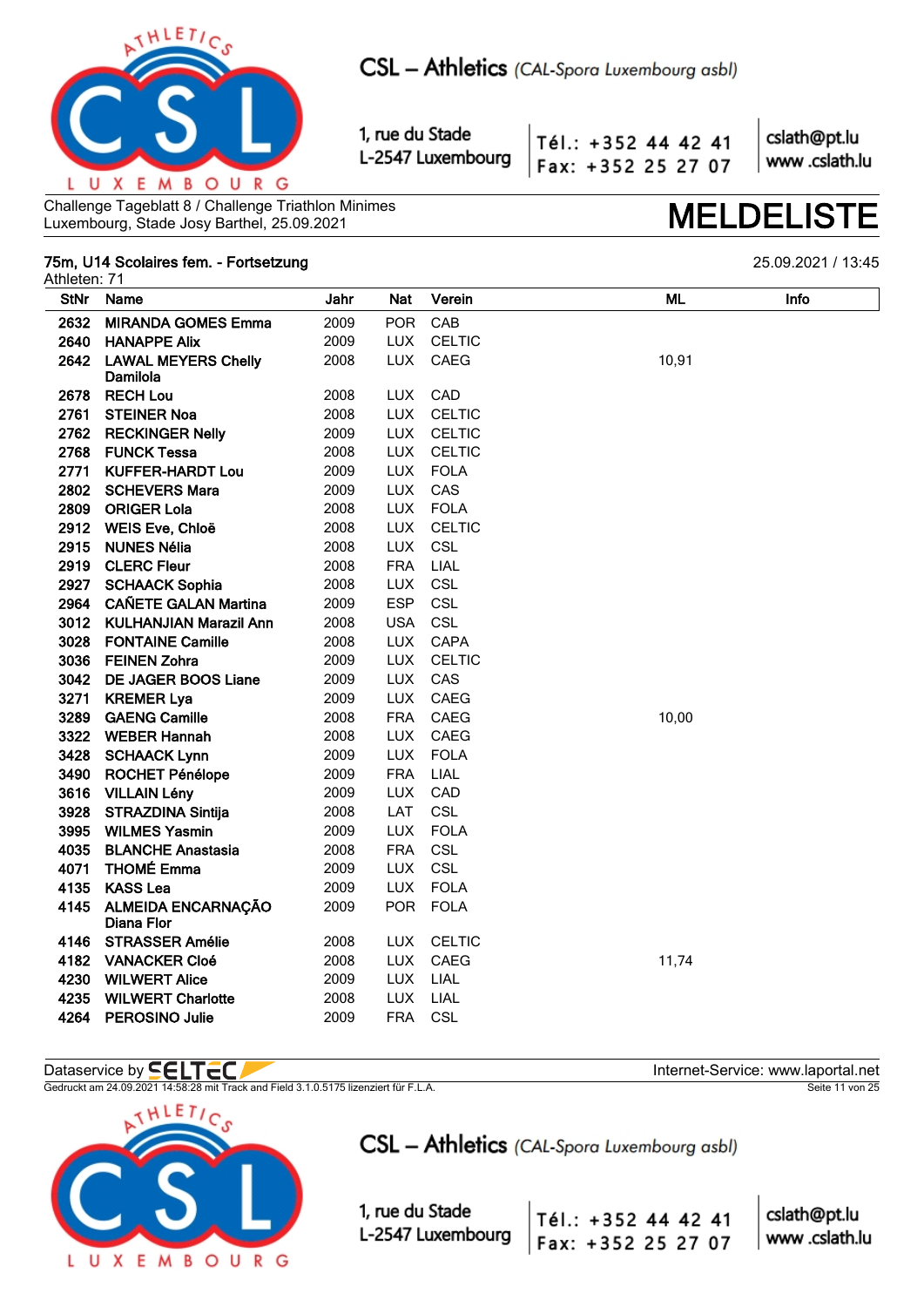

Tél.: +352 44 42 41 Fax: +352 25 27 07 cslath@pt.lu www.cslath.lu

Challenge Tageblatt 8 / Challenge Triathlon Minimes Luxembourg, Stade Josy Barthel, 25.09.2021 **MELDELISTE**

## **75m, U14 Scolaires fem. - Fortsetzung** 25.09.2021 / 13:45

Athleten: 71 **StNr Name Jahr Nat Verein ML Info 4276 MARQUES Zoe** 2009 LUX CELTIC

## **Hauteur, U14 Scolaires fem. 08** 25.09.2021 / 15:00

Athleten: 30 **StNr Name Jahr Nat Verein ML Info WEIER Clara** 2008 LUX CAEG **HOFFMANN Zoe** 2008 LUX CAEG **LAMBERT Eve** 2008 LUX CAD **DAMASO KOHL Noemi** 2008 LUX CAEG **LOPES Elena** 2008 LUX CAEG **FERNANDEZ Polly** 2008 LUX CAEG **KRUMLOVSKY Gina** 2008 LUX CAB **BOUW Myriam** 2008 NED CSL **SPULE Katrina** 2008 LAT CSL **D'ALIMONTE Carlotta** 2008 LUX CSL **1838 SCHOLZ Mailys** 2008 LUX CSL **HOFFMANN Keira** 2008 LUX CAEG **BOEVER Ella** 2008 LUX FOLA **NESEN Vicky** 2008 LUX CAPA **GEHL Lisa** 2008 LUX CELTIC **LAWAL MEYERS Chelly Damilola** 2008 LUX CAEG **RECH Lou** 2008 LUX CAD **STEINER Noa** 2008 LUX CELTIC **FUNCK Tessa** 2008 LUX CELTIC **2809 ORIGER Lola** 2008 LUX FOLA **WEIS Eve, Chloë** 2008 LUX CELTIC **NUNES Nélia** 2008 LUX CSL **CLERC Fleur** 2008 FRA LIAL **SCHAACK Sophia** 2008 LUX CSL **KULHANJIAN Marazil Ann** 2008 USA CSL **FONTAINE Camille** 2008 LUX CAPA **STRAZDINA Sintija** 2008 LAT CSL **BLANCHE Anastasia** 2008 FRA CSL **STRASSER Amélie** 2008 LUX CELTIC **WILWERT Charlotte** 2008 LUX LIAL

## Dataservice by **SELTEC**

Gedruckt am 24.09.2021 14:58:28 mit Track and Field 3.1.0.5175 lizenziert für F.L.A. Seite 12 von 25



CSL - Athletics (CAL-Spora Luxembourg asbl)

Tél.: +352 44 42 41

Fax: +352 25 27 07

1, rue du Stade L-2547 Luxembourg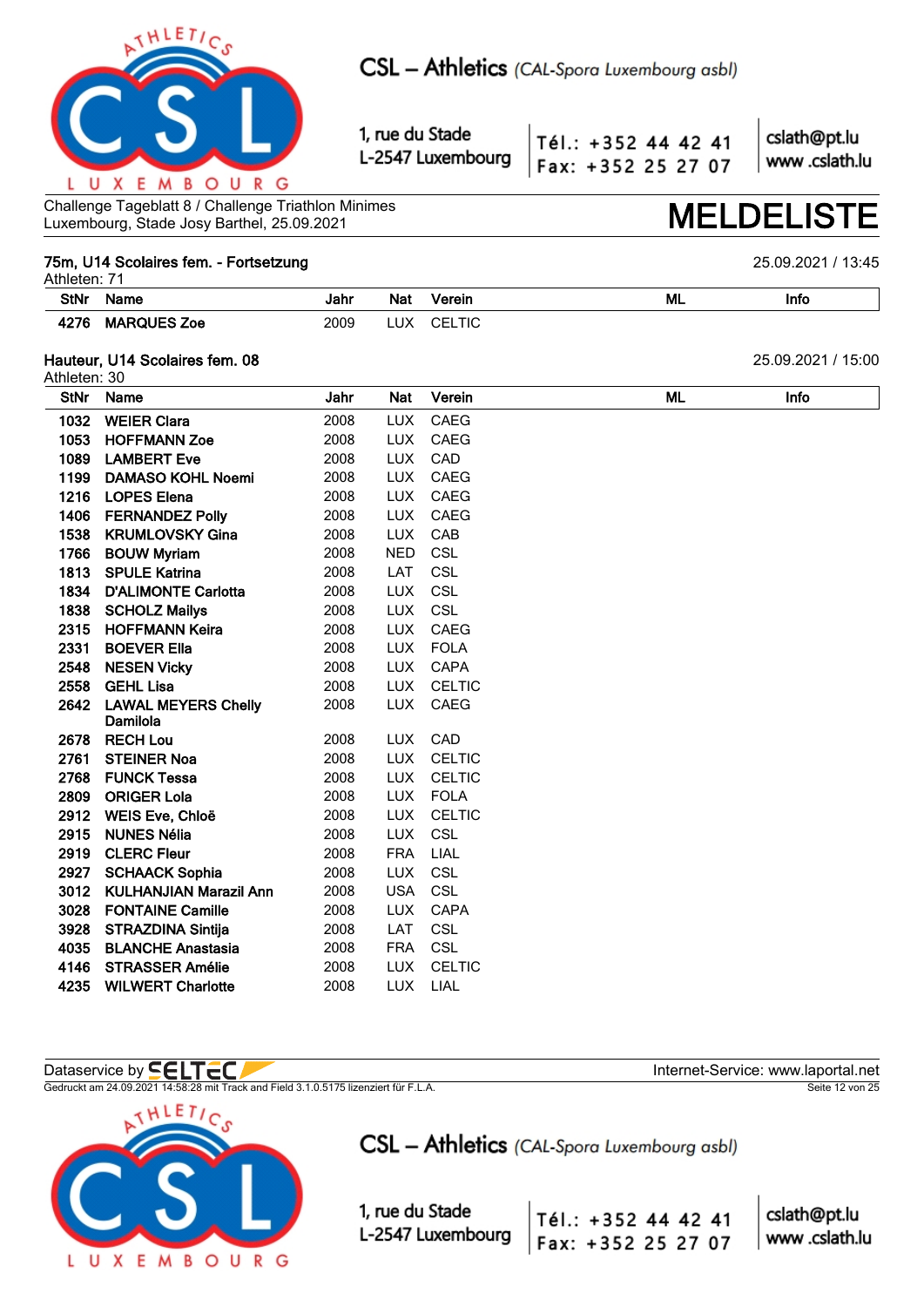

Tél.: +352 44 42 41 Fax: +352 25 27 07 cslath@pt.lu www.cslath.lu

Challenge Tageblatt 8 / Challenge Triathlon Minimes Challenge Tageblatt 8 / Challenge Triathlon Minimes<br>Luxembourg, Stade Josy Barthel, 25.09.2021 **MELDELIS** 

## **Hauteur, U14 Scolaires fem. 08 - Fortsetzung** 25.09.2021 / 15:00

Athleten: 30 **StNr Name Jahr Nat Verein ML Info Javelot, U14 Scolaires fem. 08** 25.09.2021 / 17:45 Athleten: 29 **StNr Name Jahr Nat Verein ML Info HOFFMANN Zoe** 2008 LUX CAEG **LAMBERT Eve** 2008 LUX CAD **DAMASO KOHL Noemi** 2008 LUX CAEG **LOPES Elena** 2008 LUX CAEG **KRUMLOVSKY Gina** 2008 LUX CAB **BOUW Myriam** 2008 NED CSL **SPULE Katrina** 2008 LAT CSL **D'ALIMONTE Carlotta** 2008 LUX CSL **1838 SCHOLZ Mailys** 2008 LUX CSL **HOFFMANN Keira** 2008 LUX CAEG **BOEVER Ella** 2008 LUX FOLA **NESEN Vicky** 2008 LUX CAPA **GEHL Lisa** 2008 LUX CELTIC **LAWAL MEYERS Chelly Damilola** 2008 LUX CAEG **RECH Lou** 2008 LUX CAD **STEINER Noa** 2008 LUX CELTIC **FUNCK Tessa** 2008 LUX CELTIC **2809 ORIGER Lola** 2008 LUX FOLA **WEIS Eve, Chloë** 2008 LUX CELTIC **NUNES Nélia** 2008 LUX CSL **CLERC Fleur** 2008 FRA LIAL **SCHAACK Sophia** 2008 LUX CSL **KULHANJIAN Marazil Ann** 2008 USA CSL **FONTAINE Camille** 2008 LUX CAPA **WEBER Hannah** 2008 LUX CAEG **STRAZDINA Sintija** 2008 LAT CSL **BLANCHE Anastasia** 2008 FRA CSL **STRASSER Amélie** 2008 LUX CELTIC **WILWERT Charlotte** 2008 LUX LIAL

Gedruckt am 24.09.2021 14:58:28 mit Track and Field 3.1.0.5175 lizenziert für F.L.A. Seite 13 von 25



Dataservice by **SELTEC** 

CSL - Athletics (CAL-Spora Luxembourg asbl)

1, rue du Stade L-2547 Luxembourg

Tél.: +352 44 42 41 Fax: +352 25 27 07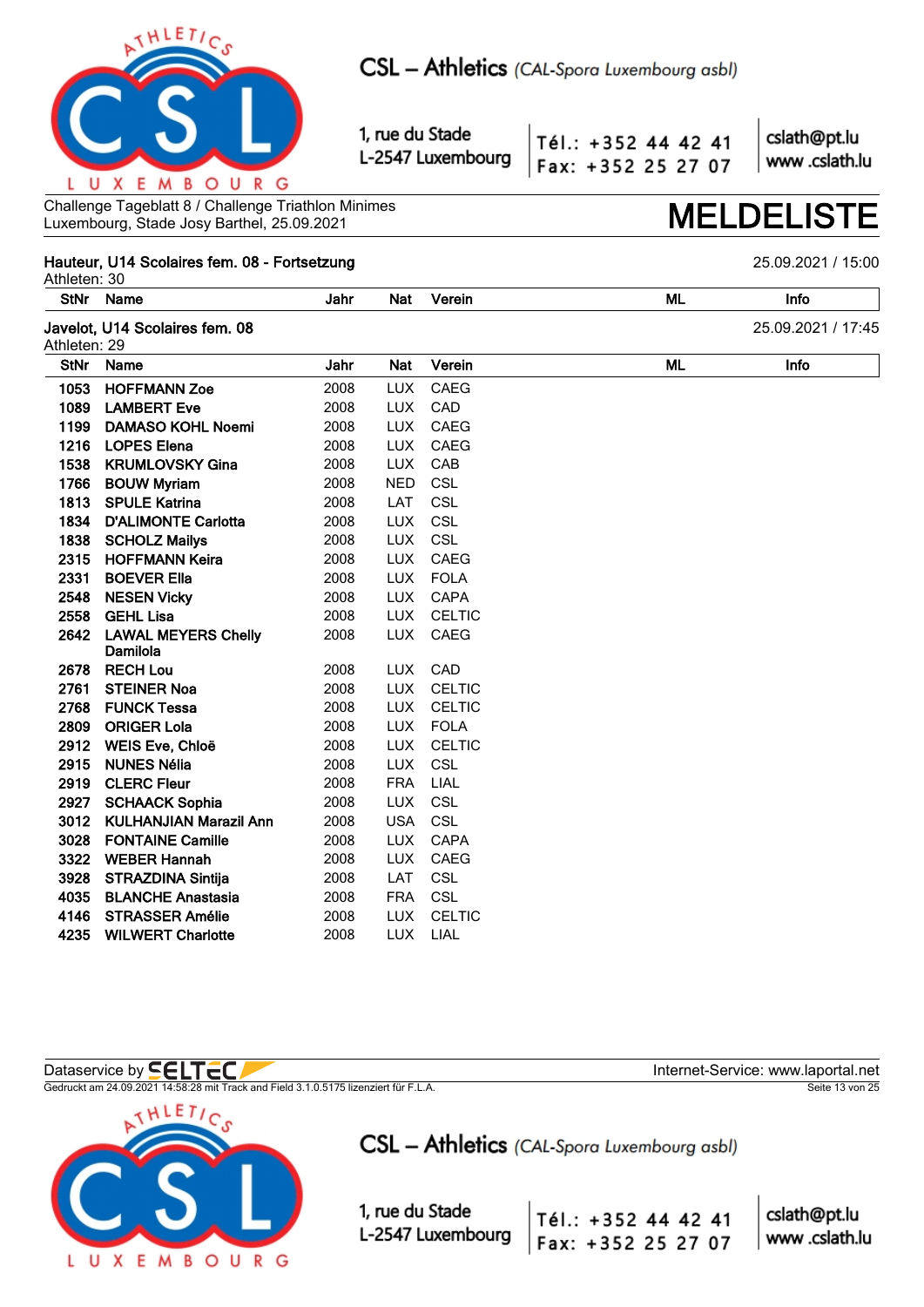

Tél.: +352 44 42 41 Fax: +352 25 27 07 cslath@pt.lu www.cslath.lu

Challenge Tageblatt 8 / Challenge Triathlon Minimes Luxembourg, Stade Josy Barthel, 25.09.2021 **MELDELISTE**

## **Javelot, U14 Scolaires fem. 08 - Fortsetzung** 25.09.2021 / 17:45

Athleten: 29 **StNr Name Jahr Nat Verein ML Info Hauteur, U14 Scolaires fem. 09** 25.09.2021 / 15:00 Athleten: 36 **StNr Name Jahr Nat Verein ML Info JÜCH Nea** 2009 LUX CELTIC **MAURO Lilou** 2009 FRA FOLA **SYBERTZ Léonie Lou** 2009 LUX CAD **LIBENS THEIN Li** 2009 LUX FOLA **KIRSCH Lola** 2009 LUX CELTIC **PIRES RAMOS Cristiana** 2009 POR CAD **BOSSUYT Mirjam** 2009 BEL CSL **KEZIE-BALLERINI Marly** 2009 LUX FOLA **SCHOLER Julie** 2009 LUX CELTIC **BRAUN Emma Marie Anna** 2009 LUX CELTIC **SAHR Tonya** 2009 LUX CSL **BISSEN Elodie** 2009 LUX CAD **MARQUES Anael** 2009 AGO FOLA **KOCH Lena** 2009 LUX CAD **BELLING Charlie** 2009 LUX CAEG **KOTECKÁ Marie Anna** 2009 CZE CELTIC **WEBER Lynn** 2009 LUX FOLA **WEIS June Lilly** 2009 LUX CELTIC **MIRANDA GOMES Emma** 2009 POR CAB **HANAPPE Alix** 2009 LUX CELTIC **RECKINGER Nelly** 2009 LUX CELTIC **KUFFER-HARDT Lou** 2009 LUX FOLA **SCHEVERS Mara** 2009 LUX CAS **CAÑETE GALAN Martina** 2009 ESP CSL **FEINEN Zohra** 2009 LUX CELTIC **DE JAGER BOOS Liane** 2009 LUX CAS **SCHAACK Lynn** 2009 LUX FOLA **ROCHET Pénélope** 2009 FRA LIAL **VILLAIN Lény** 2009 LUX CAD **WILMES Yasmin** 2009 LUX FOLA **THOMÉ Emma** 2009 LUX CSL **KASS Lea** 2009 LUX FOLA **ALMEIDA ENCARNAÇÃO Diana Flor** 2009 POR FOLA

## Dataservice by **SELTEC**

Gedruckt am 24.09.2021 14:58:28 mit Track and Field 3.1.0.5175 lizenziert für F.L.A. Seite 14 von 25



CSL - Athletics (CAL-Spora Luxembourg asbl)

Tél.: +352 44 42 41

Fax: +352 25 27 07

1, rue du Stade L-2547 Luxembourg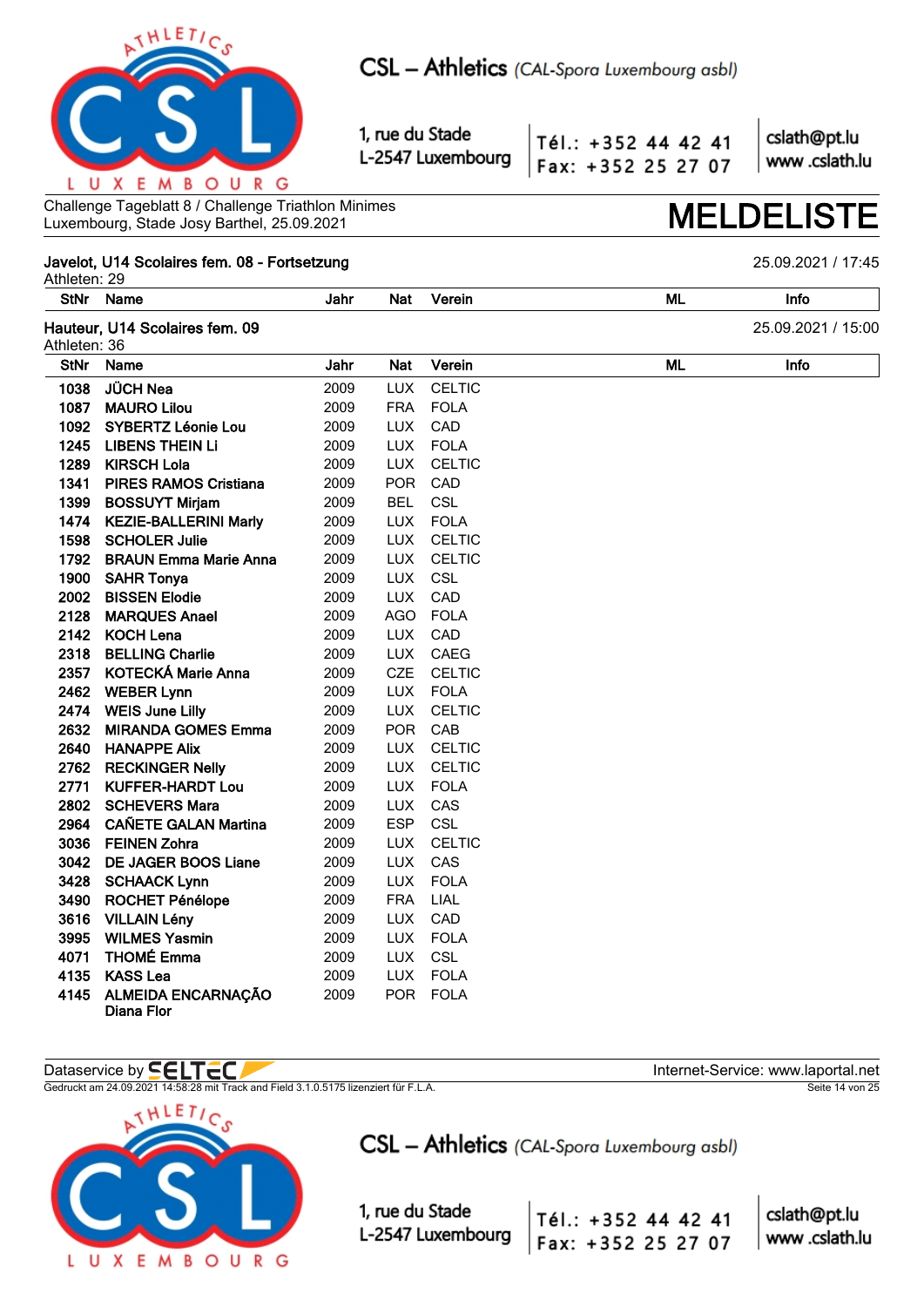

Tél.: +352 44 42 41 Fax: +352 25 27 07 cslath@pt.lu www.cslath.lu

Challenge Tageblatt 8 / Challenge Triathlon Minimes Luxembourg, Stade Josy Barthel, 25.09.2021 **MELDELISTE**

### **Hauteur, U14 Scolaires fem. 09 - Fortsetzung** 25.09.2021 / 15:00 Athleten: 36

|             | Attileten. 30        |      |            |            |    |      |  |  |  |  |  |
|-------------|----------------------|------|------------|------------|----|------|--|--|--|--|--|
| <b>StNr</b> | Name                 | Jahr | <b>Nat</b> | Verein     | ML | Info |  |  |  |  |  |
| 4230        | <b>WILWERT Alice</b> | 2009 | LUX LIAL   |            |    |      |  |  |  |  |  |
|             | 4264 PEROSINO Julie  | 2009 | FRA CSL    |            |    |      |  |  |  |  |  |
| 4276        | <b>MARQUES Zoe</b>   | 2009 |            | LUX CELTIC |    |      |  |  |  |  |  |
|             |                      |      |            |            |    |      |  |  |  |  |  |

## **Javelot, U14 Scolaires fem. 09** 25.09.2021 / 16:45

Athleten: 35 **StNr Name Jahr Nat Verein ML Info JÜCH Nea** 2009 LUX CELTIC **MAURO Lilou** 2009 FRA FOLA **SYBERTZ Léonie Lou** 2009 LUX CAD **LIBENS THEIN Li** 2009 LUX FOLA **KIRSCH Lola** 2009 LUX CELTIC **PIRES RAMOS Cristiana** 2009 POR CAD **BOSSUYT Mirjam** 2009 BEL CSL **KEZIE-BALLERINI Marly** 2009 LUX FOLA **SCHOLER Julie** 2009 LUX CELTIC **BRAUN Emma Marie Anna** 2009 LUX CELTIC **SAHR Tonya** 2009 LUX CSL **BISSEN Elodie** 2009 LUX CAD **MARQUES Anael** 2009 AGO FOLA **KOCH Lena** 2009 LUX CAD **WEBER Lynn** 2009 LUX FOLA **WEIS June Lilly** 2009 LUX CELTIC **MIRANDA GOMES Emma** 2009 POR CAB **HANAPPE Alix** 2009 LUX CELTIC **RECKINGER Nelly** 2009 LUX CELTIC **KUFFER-HARDT Lou** 2009 LUX FOLA **SCHEVERS Mara** 2009 LUX CAS **CAÑETE GALAN Martina** 2009 ESP CSL **FEINEN Zohra** 2009 LUX CELTIC **DE JAGER BOOS Liane** 2009 LUX CAS **3271 KREMER Lya** 2009 LUX CAEG **SCHAACK Lynn** 2009 LUX FOLA **ROCHET Pénélope** 2009 FRA LIAL **VILLAIN Lény** 2009 LUX CAD **WILMES Yasmin** 2009 LUX FOLA **THOMÉ Emma** 2009 LUX CSL

## Dataservice by **SELTEC**

Gedruckt am 24.09.2021 14:58:28 mit Track and Field 3.1.0.5175 lizenziert für F.L.A. Seite 15 von 25



CSL - Athletics (CAL-Spora Luxembourg asbl)

1, rue du Stade L-2547 Luxembourg

Tél.: +352 44 42 41 Fax: +352 25 27 07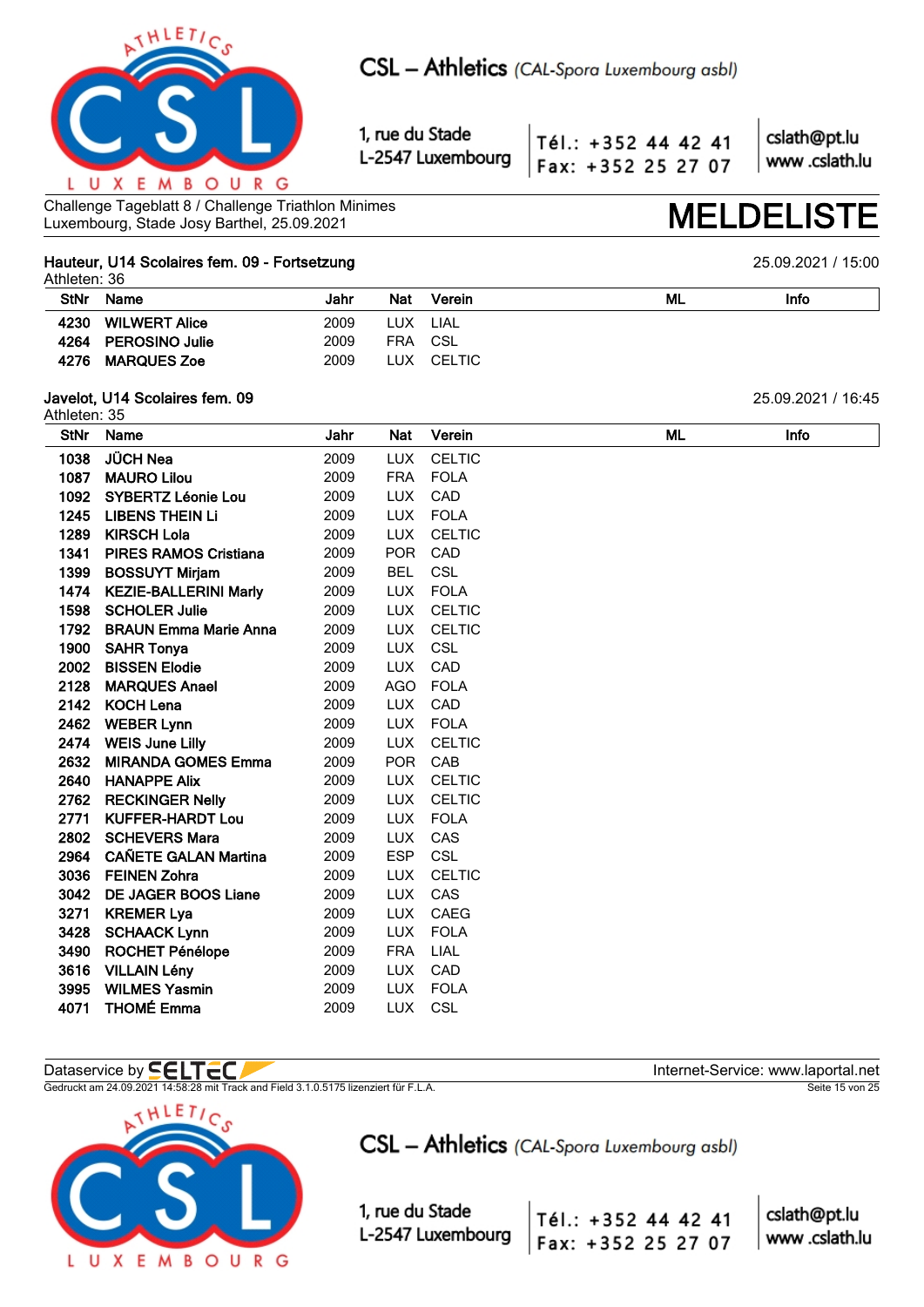

Tél.: +352 44 42 41 Fax: +352 25 27 07

cslath@pt.lu www.cslath.lu

Challenge Tageblatt 8 / Challenge Triathlon Minimes Challenge Tageblatt 8 / Challenge Triathlon Minimes<br>Luxembourg, Stade Josy Barthel, 25.09.2021 **MELDELIS** 

## **Javelot, U14 Scolaires fem. 09 - Fortsetzung** 25.09.2021 / 16:45

Athleten: 35

| <b>StNr</b> | Name                                  | Jahr | Nat        | Verein      | ML | Info |
|-------------|---------------------------------------|------|------------|-------------|----|------|
|             | 4135 KASS Lea                         | 2009 |            | LUX FOLA    |    |      |
|             | 4145 ALMEIDA ENCARNAÇÃO<br>Diana Flor | 2009 | POR        | <b>FOLA</b> |    |      |
| 4230        | <b>WILWERT Alice</b>                  | 2009 | LUX.       | LIAL        |    |      |
|             | 4264 PEROSINO Julie                   | 2009 | <b>FRA</b> | CSL         |    |      |
| 4276        | <b>MARQUES Zoe</b>                    | 2009 | LUX.       | CELTIC      |    |      |
|             |                                       |      |            |             |    |      |

## **50m, U12 Débutants masc. 10** 25.09.2021 / 15:20

Athleten: 29

| StNr         | Name                                          | Jahr         | Nat                      | Verein                    | ML | Info |
|--------------|-----------------------------------------------|--------------|--------------------------|---------------------------|----|------|
| 1015         | <b>D'ALIMONTE Edgar</b>                       | 2010         | <b>LUX</b>               | CSL                       |    |      |
| 1083         | <b>SCHAEFFER Andy</b>                         | 2010         | <b>LUX</b>               | CAD                       |    |      |
| 1231         | <b>EECKHAUT Luca</b>                          | 2010         | <b>LUX</b>               | <b>CELTIC</b>             |    |      |
| 1353         | <b>AZEVEDO DAGUENET Andy</b>                  | 2010         | <b>LUX</b>               | CSL                       |    |      |
| 1740         | <b>GIWER Joris</b>                            | 2010         | <b>LUX</b>               | <b>CAEG</b>               |    |      |
| 1989         | <b>KIRSCH ADOMATIS Jan Niclas</b>             | 2010         | <b>LUX</b>               | CAD                       |    |      |
|              | Josy                                          |              |                          |                           |    |      |
| 2132         | <b>HERR Frédéric</b><br><b>CONTER Yann</b>    | 2010<br>2010 | <b>LUX</b><br><b>LUX</b> | <b>CSL</b><br><b>FOLA</b> |    |      |
| 2170<br>2280 | <b>WAMPACH Henri Jude</b>                     | 2010         | <b>LUX</b>               | <b>FOLA</b>               |    |      |
|              |                                               |              |                          | CAD                       |    |      |
| 2283<br>2337 | <b>FOLSCHEID Colin</b><br><b>LOSCH Julien</b> | 2010<br>2010 | <b>LUX</b><br><b>LUX</b> | <b>CELTIC</b>             |    |      |
| 2471         |                                               | 2010         | <b>LUX</b>               | <b>CAEG</b>               |    |      |
|              | <b>STEFANETTI Nick</b>                        |              |                          |                           |    |      |
| 2494         | <b>USELDINGER Théo</b>                        | 2010         | <b>LUX</b>               | <b>CELTIC</b>             |    |      |
| 2966         | <b>WEBER Tun</b>                              | 2010         | <b>LUX</b>               | CAEG                      |    |      |
| 3164         | <b>FAUST Fränz</b>                            | 2010         | <b>LUX</b>               | <b>CELTIC</b>             |    |      |
| 3222         | <b>HEMMEN Nik</b>                             | 2010         | <b>LUX</b>               | <b>CELTIC</b><br>CAD      |    |      |
| 3323         | <b>DE MENEZES CARVALHO</b><br>Gabriel         | 2010         | <b>POR</b>               |                           |    |      |
| 3338         | <b>CARVALHO ALVES Evan</b>                    | 2010         | <b>LUX</b>               | <b>CAS</b>                |    |      |
| 3341         | <b>HEINTZ Tim</b>                             | 2010         | <b>LUX</b>               | CAS                       |    |      |
| 3444         | <b>WAGNER Maxime</b>                          | 2010         | <b>LUX</b>               | CSL                       |    |      |
| 3749         | <b>MULRENNAN Paul</b>                         | 2010         | <b>LUX</b>               | CAD                       |    |      |
| 3775         | <b>VERNARDOS Vasileios</b>                    | 2010         | <b>GRC</b>               | <b>CSL</b>                |    |      |
| 3837         | <b>FERNANDEZ Tristen</b>                      | 2010         | <b>LUX</b>               | CAEG                      |    |      |
| 4064         | <b>HELMINGER Yari</b>                         | 2010         | <b>LUX</b>               | CSL                       |    |      |
| 4115         | <b>THILL Louis</b>                            | 2010         | <b>LUX</b>               | <b>CELTIC</b>             |    |      |
| 4177         | <b>ARNOULD Léo-Paul</b>                       | 2010         | <b>FRA</b>               | <b>FOLA</b>               |    |      |

## Dataservice by  $\blacksquare\blacksquare\blacksquare\blacksquare\blacksquare\blacksquare$

Gedruckt am 24.09.2021 14:58:28 mit Track and Field 3.1.0.5175 lizenziert für F.L.A. Seite 16 von 25 seite 16 von 25



CSL - Athletics (CAL-Spora Luxembourg asbl)

Tél.: +352 44 42 41

Fax: +352 25 27 07

1, rue du Stade L-2547 Luxembourg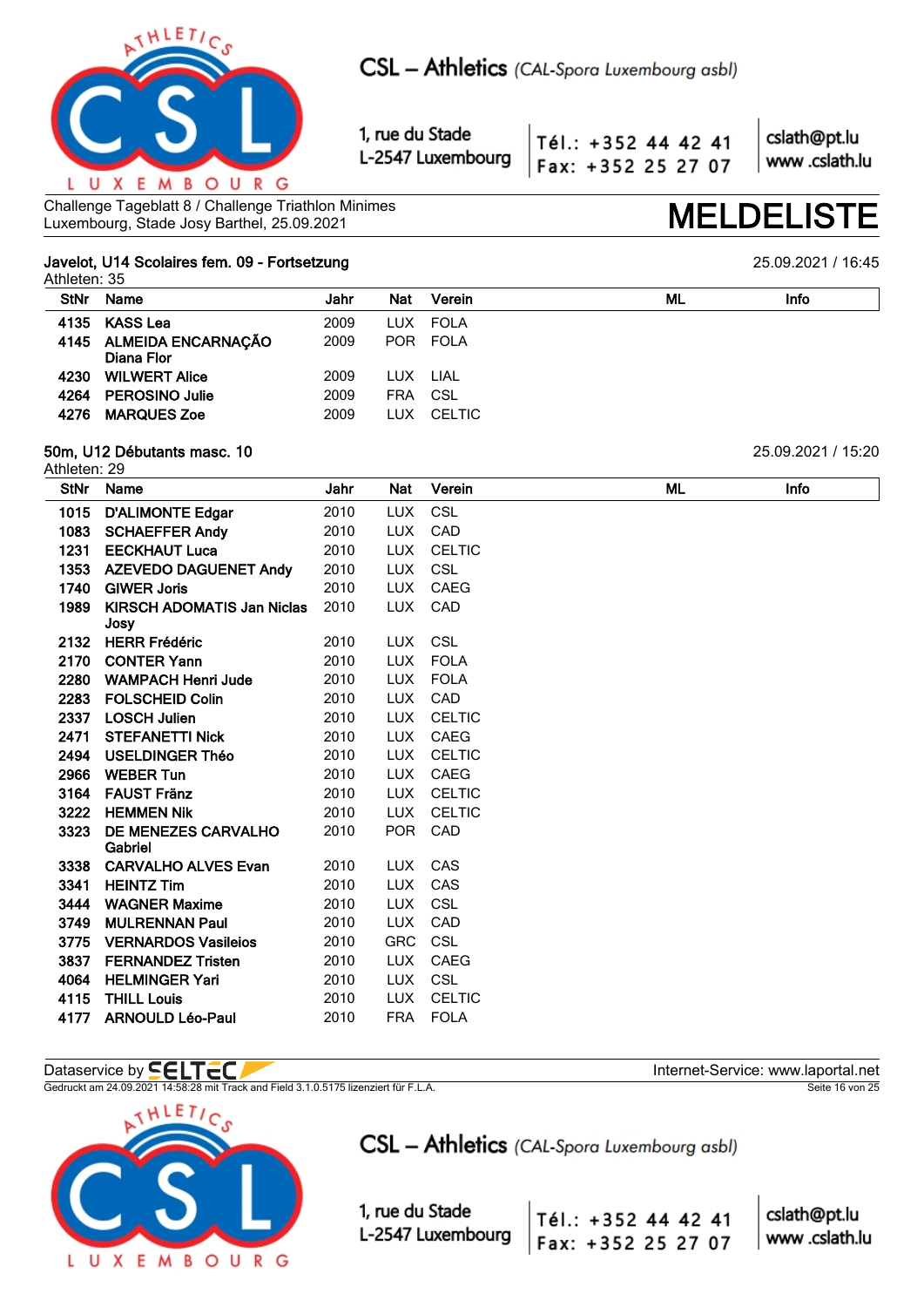

Tél.: +352 44 42 41 Fax: +352 25 27 07 cslath@pt.lu www.cslath.lu

Challenge Tageblatt 8 / Challenge Triathlon Minimes Luxembourg, Stade Josy Barthel, 25.09.2021 **MELDELISTE**

## **50m, U12 Débutants masc. 10 - Fortsetzung** 25.09.2021 / 15:20

Athleten: 29 **StNr Name Jahr Nat Verein ML Info 4222 PINTO Leo** 2010 LUX CAEG **4328 GREGORUTTI Lorenzo** 2010 ITA CSL **4329 DAVRADAKIS Michalis** 2010 GRE CSL

## **Longueur Zone, U12 Débutants masc. 10** 25.09.2021 / 14:00

Athleten: 29 **StNr Name Jahr Nat Verein ML Info D'ALIMONTE Edgar** 2010 LUX CSL **SCHAEFFER Andy** 2010 LUX CAD **EECKHAUT Luca** 2010 LUX CELTIC **AZEVEDO DAGUENET Andy** 2010 LUX CSL **1740 GIWER Joris** 2010 LUX CAEG **KIRSCH ADOMATIS Jan Niclas Josy** 2010 LUX CAD **HERR Frédéric** 2010 LUX CSL **2170 CONTER Yann** 2010 LUX FOLA **WAMPACH Henri Jude** 2010 LUX FOLA **2283 FOLSCHEID Colin** 2010 LUX CAD **LOSCH Julien** 2010 LUX CELTIC **2471 STEFANETTI Nick 2010 LUX CAEG USELDINGER Théo** 2010 LUX CELTIC **WEBER Tun** 2010 LUX CAEG **FAUST Fränz** 2010 LUX CELTIC **HEMMEN Nik** 2010 LUX CELTIC **DE MENEZES CARVALHO Gabriel** 2010 POR CAD **CARVALHO ALVES Evan** 2010 LUX CAS **HEINTZ Tim** 2010 LUX CAS **WAGNER Maxime** 2010 LUX CSL **MULRENNAN Paul** 2010 LUX CAD **VERNARDOS Vasileios** 2010 GRC CSL **FERNANDEZ Tristen** 2010 LUX CAEG **HELMINGER Yari** 2010 LUX CSL **THILL Louis** 2010 LUX CELTIC **ARNOULD Léo-Paul** 2010 FRA FOLA **PINTO Leo** 2010 LUX CAEG **GREGORUTTI Lorenzo** 2010 ITA CSL **DAVRADAKIS Michalis** 2010 GRE CSL

## Dataservice by **SELTEC**

Gedruckt am 24.09.2021 14:58:28 mit Track and Field 3.1.0.5175 lizenziert für F.L.A. Seite 17 von 25



CSL - Athletics (CAL-Spora Luxembourg asbl)

Tél.: +352 44 42 41

Fax: +352 25 27 07

1, rue du Stade L-2547 Luxembourg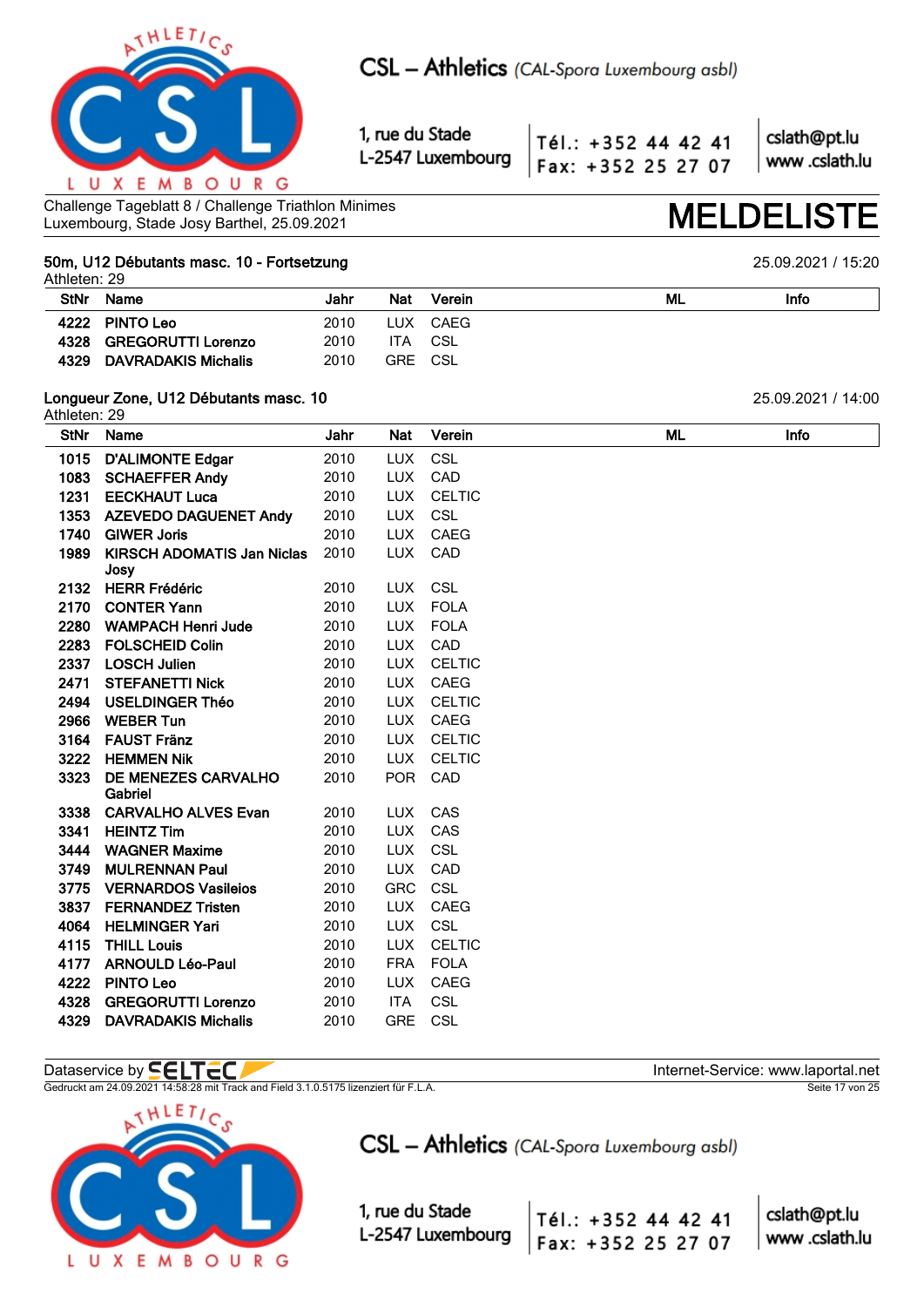

Tél.: +352 44 42 41 Fax: +352 25 27 07 cslath@pt.lu www.cslath.lu

Challenge Tageblatt 8 / Challenge Triathlon Minimes Luxembourg, Stade Josy Barthel, 25.09.2021 **MELDELISTE**

## **50m, U12 Débutants masc. 11** 25.09.2021 / 14:45

Athleten: 26

**StNr Name Jahr Nat Verein ML Info TROMANS PALOMINO David** 2011 LUX CSL **SUAREZ MARTINEZ Diego** 2011 ESP CSL **THIEBAUD Mathieu** 2011 LUX CSL **KAELL Joshua Francis** 2011 LUX CAEG **KREMER Tino** 2011 LUX CELTIC **GILLENGERTEN Leo** 2011 LUX FOLA **AVERJANOVS Arturs** 2011 LAT CSL **MERGEN Andy** 2011 LUX CAB **STRACKS Timothée** 2011 LUX CSL **2180 THEISEN Olivier** 2011 LUX CAD **SCHMIT Julien Edmond John** 2011 LUX CAD **2662 POSPISIL Peter** 2011 SVK CSL **LIEBERMANN Arthur** 2011 LUX CSL **WELTER Leo** 2011 LUX CSL **MAMBETSHAEV Ildar** 2011 LUX CSL **BIDNYI Mark** 2011 UKR CSL **MOLITOR Leo** 2011 LUX CELTIC **WOLFF Leonardo** 2011 LUX FOLA **GIAMPIETRO Alessio** 2011 ITA CSL **LISBOA Mylo** 2011 LUX CELTIC **KOTECKÝ Jáchym** 2011 CZE CELTIC **CESARI Camille** 2011 FRA FOLA **4136 RONKAR Philip 12011 LUX FOLA HULTEN Max** 2011 LUX CAD **FOLSCHEID Lou** 2011 LUX CAD **SCHMITZ Joé** 2011 LUX CAPA

### **Longueur Zone, U12 Débutants masc. 11** 25.09.2021 / 13:00  $A<sub>th</sub>$   $A<sub>th</sub>$   $A<sub>th</sub>$

|             | AUICIGII. ZU                |      |         |            |  |    |      |  |  |  |
|-------------|-----------------------------|------|---------|------------|--|----|------|--|--|--|
| <b>StNr</b> | <b>Name</b>                 | Jahr | Nat     | Verein     |  | ML | Info |  |  |  |
|             | 1142 TROMANS PALOMINO David | 2011 |         | LUX CSL    |  |    |      |  |  |  |
|             | 1143 SUAREZ MARTINEZ Diego  | 2011 | ESP CSL |            |  |    |      |  |  |  |
|             | 1340 THIEBAUD Mathieu       | 2011 |         | LUX CSL    |  |    |      |  |  |  |
|             | 1564 KAELL Joshua Francis   | 2011 | LUX.    | CAEG       |  |    |      |  |  |  |
|             | 1692 KREMER Tino            | 2011 |         | LUX CELTIC |  |    |      |  |  |  |
| 1732        | <b>GILLENGERTEN Leo</b>     | 2011 |         | LUX FOLA   |  |    |      |  |  |  |
|             | 1826 AVERJANOVS Arturs      | 2011 | LAT     | CSL        |  |    |      |  |  |  |
|             |                             |      |         |            |  |    |      |  |  |  |

## Dataservice by **SELTEC**

Gedruckt am 24.09.2021 14:58:28 mit Track and Field 3.1.0.5175 lizenziert für F.L.A. Seite 18 von 25



Tél.: +352 44 42 41

Fax: +352 25 27 07

1, rue du Stade L-2547 Luxembourg

 $\overline{\phantom{a}}$ 

| cslath@pt.lu  |
|---------------|
| www.cslath.lu |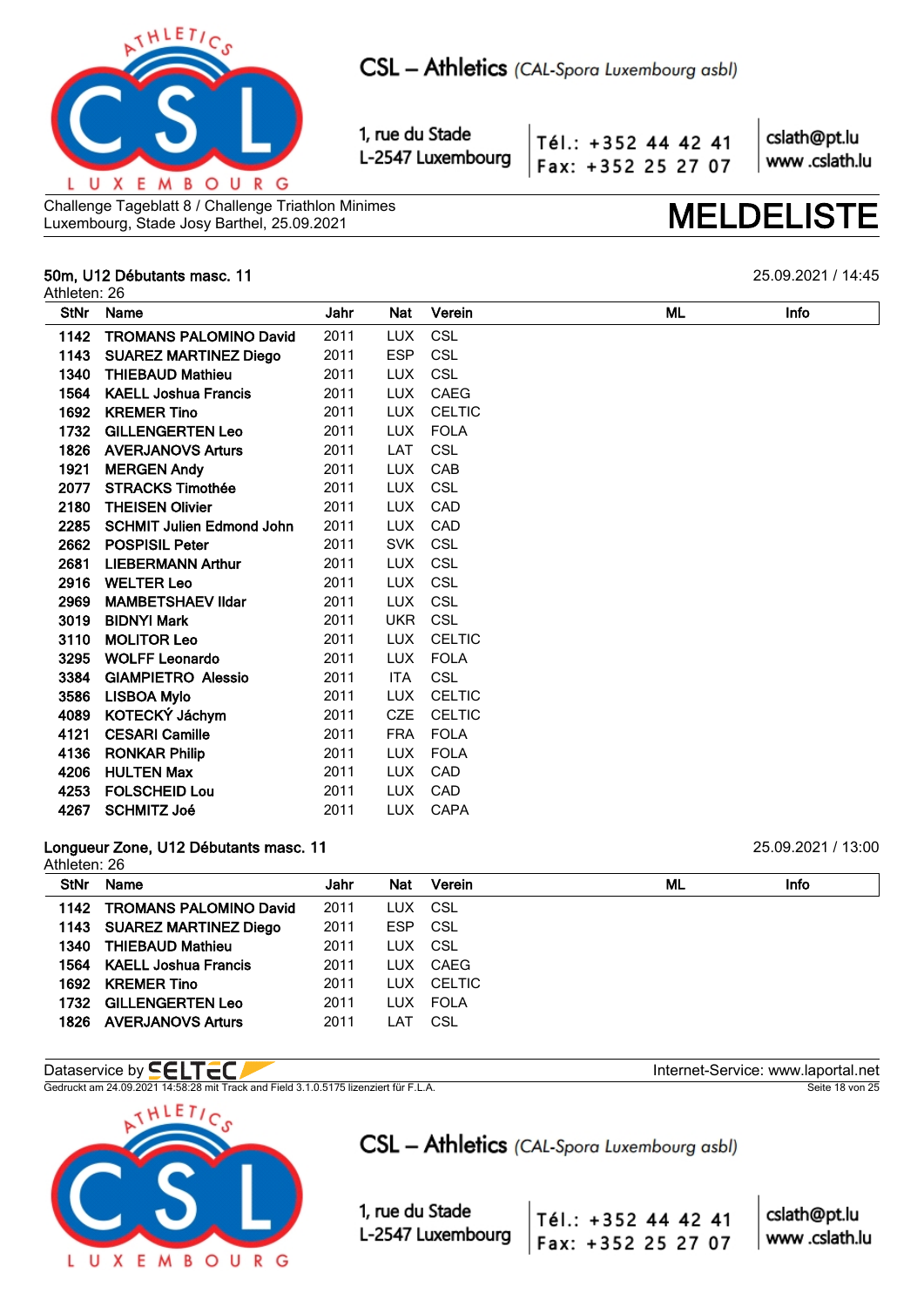

Tél.: +352 44 42 41 Fax: +352 25 27 07 cslath@pt.lu www.cslath.lu

Challenge Tageblatt 8 / Challenge Triathlon Minimes Challenge Tageblatt 8 / Challenge Triathlon Minimes<br>Luxembourg, Stade Josy Barthel, 25.09.2021 **MELDELIS** 

### **Longueur Zone, U12 Débutants masc. 11 - Fortsetzung** 25.09.2021 / 13:00 Athleten: 26

**StNr Name Jahr Nat Verein ML Info MERGEN Andy** 2011 LUX CAB **STRACKS Timothée** 2011 LUX CSL **2180 THEISEN Olivier 2011 LUX CAD SCHMIT Julien Edmond John** 2011 LUX CAD **POSPISIL Peter** 2011 SVK CSL **LIEBERMANN Arthur** 2011 LUX CSL **WELTER Leo** 2011 LUX CSL **MAMBETSHAEV Ildar** 2011 LUX CSL **BIDNYI Mark** 2011 UKR CSL **MOLITOR Leo** 2011 LUX CELTIC **WOLFF Leonardo** 2011 LUX FOLA **GIAMPIETRO Alessio** 2011 ITA CSL **LISBOA Mylo** 2011 LUX CELTIC **KOTECKÝ Jáchym** 2011 CZE CELTIC **CESARI Camille** 2011 FRA FOLA **4136 RONKAR Philip 12011 LUX FOLA HULTEN Max** 2011 LUX CAD **FOLSCHEID Lou** 2011 LUX CAD **SCHMITZ Joé** 2011 LUX CAPA

## **800m, U 12 Débutants fem.** 25.09.2021 / 16:45

### Athleten: 61

| <b>StNr</b> | Name                                   | Jahr | Nat        | Verein        | ML | Info |  |  |  |  |
|-------------|----------------------------------------|------|------------|---------------|----|------|--|--|--|--|
| 1247        | <b>SCHEIDEN Alice</b>                  | 2011 | LUX.       | CAB           |    |      |  |  |  |  |
| 1300        | ONOMO EBODE Naïca, Elena               | 2010 | <b>FRA</b> | CSL           |    |      |  |  |  |  |
| 1364        | <b>PARANT Solange Virginie</b>         | 2011 | <b>FRA</b> | CSL           |    |      |  |  |  |  |
| 1615        | <b>REITER Anne</b>                     | 2011 | LUX.       | <b>CELTIC</b> |    |      |  |  |  |  |
| 1631        | <b>PECHON Daria</b>                    | 2011 | <b>BEL</b> | <b>CAPA</b>   |    |      |  |  |  |  |
| 1633        | <b>LUDOVICY Hannah</b>                 | 2010 | LUX.       | <b>CAPA</b>   |    |      |  |  |  |  |
| 1767        | <b>BARLETTA Lola</b>                   | 2010 | <b>FRA</b> | <b>CAS</b>    |    |      |  |  |  |  |
| 1805        | <b>THIEL Emma</b>                      | 2011 | LUX.       | <b>CELTIC</b> |    |      |  |  |  |  |
| 1816        | <b>SPULE Sofija</b>                    | 2011 | LAT        | CSL           |    |      |  |  |  |  |
| 1817        | <b>SONDORE Stella</b>                  | 2011 | LAT        | CSL           |    |      |  |  |  |  |
| 1829        | <b>BOUWMEISTER Julianne</b><br>Saartje | 2010 | NED.       | CAEG          |    |      |  |  |  |  |
| 1840        | <b>HALSDORF Kendra</b>                 | 2011 | LUX.       | CAS           |    |      |  |  |  |  |
| 1946        | <b>HUSTING Marta Maria Vera</b>        | 2011 | <b>LUX</b> | <b>FOLA</b>   |    |      |  |  |  |  |
| 2010        | <b>LAMY Rachel</b>                     | 2010 | LUX.       | <b>CELTIC</b> |    |      |  |  |  |  |

Gedruckt am 24.09.2021 14:58:28 mit Track and Field 3.1.0.5175 lizenziert für F.L.A. Seite 19 von 25



CSL - Athletics (CAL-Spora Luxembourg asbl)

Tél.: +352 44 42 41

Fax: +352 25 27 07

1, rue du Stade L-2547 Luxembourg

Dataservice by **SELTEC**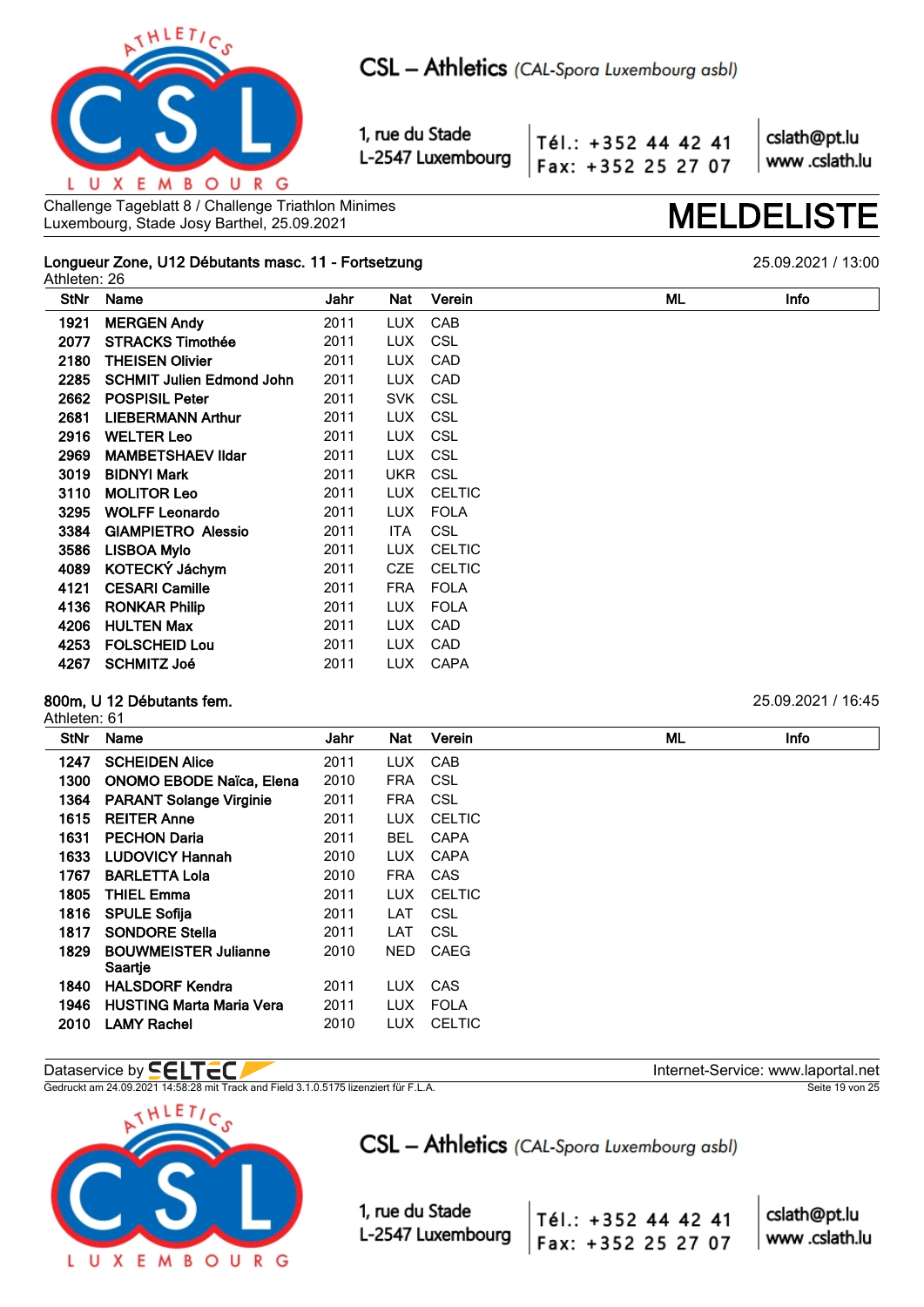

Tél.: +352 44 42 41 Fax: +352 25 27 07 cslath@pt.lu www.cslath.lu

Challenge Tageblatt 8 / Challenge Triathlon Minimes Luxembourg, Stade Josy Barthel, 25.09.2021

### 800m, U 12 Débutants fem. - Fortsetzung Athleten: 61

**ML** 

**StNr** Name Jahr Nat Verein Info 2211 **GILLEN Tessy Marie-Sophie** 2011 **LUX CELTIC** 2214 **SCHMIT Estelle** 2011 TUX CSL 2221 **SUAREZ MARTINEZ Sofia** 2011 **ESP** CSL 2310 **WEISS Lorie** 2010 **LUX** CAPA 2428 **MEIS Mara** LUX **CELTIC** 2011 2473 **LENSMENT Elise** 2011 **EST** CSL 2575 **UNGEHEUER Sarah** 2011 **LUX** CAPA 2772 RODRIGUES GOMES Chiara 2011 **LUX** CAB 2803 **BEISSEL Chloé** 2011 **LUX** CSL 2810 **SECK Leonie Olivia** 2010 **LUX** CSL **KRÖGER Ava LUX**  $CAB$ 2975 2010 2993 **BLANCHE Eléonore** 2011 **FRA** CSL 2996 **KAPINAJOVÁ Hana** 2010 **SVK** CSL 3062 **LIMA EVORA Mélissa** 2010 **LUX CAEG** 3069 **BRITO RODRIGUES Catarina POR** CSL 2011 3266 **STEINBACH Lisa** 2010 CAPA **LUX** 3376 **BUCHLER Lisa** 2011 **LUX** CELTIC 3385 **ALLARD Evelvn** 2010 **NFD** CSL 3400 **HUREMOVIC Kiana** 2011 **LUX** CAB 3425 **SAKITA Erin Lenda Benie** 2011 **LUX** CAS 3442 **ELCHEROTH Lena** 2010 **LUX I IAI GAJIC Neda** 2011 TUX CFI TIC 3510 3555 **MAURO Lya** 2011 **FRA FOLA** 3622 **WEBER PETROVA Anastasia** 2010 **LUX** CAB LUX CSL 3645 2011 **BARRAULT Chloé** 3650 **ZEIMET Laura** 2010 **LUX**  $CAD$ 3690 **KORNELIS Amélie** 2010 **LUX CELTIC** 2010 LUX CAD 3705 **REUTER Amalia** 3728 **BAUSTERT Margot** 2010 **LUX** CAB 3745 **KAYSER Lori** 2011 **LUX** CSL 3839 **BIEUX Edwige** 2010 **LUX CELTIC** 4038 **JONES Vivienne** 2011 LUX/ CSL **GBR STRASSER Louise** 2010 4052 **LUX CELTIC** 4090 **SCHMIT Vicky** 2010 **LUX** CAB 4134 **GERKE Sarah Marie** 2011 **GER** CELTIC 4139 LEISTICO Lisa 2010 **LUX** CELTIC 4161 VILLAIN Zélie 2011 TUX CAD

## Dataservice by **SELTEC**

Gedruckt am 24.09.2021 14:58:28 mit Track and Field 3.1.0.5175 lizenziert für F.L.A.



CSL - Athletics (CAL-Spora Luxembourg asbl)

Tél.: +352 44 42 41

Fax: +352 25 27 07

1, rue du Stade L-2547 Luxembourg

Internet-Service: www.laportal.net

cslath@pt.lu www.cslath.lu

Seite 20 von 25

# **MELDELIST**

25.09.2021 / 16:45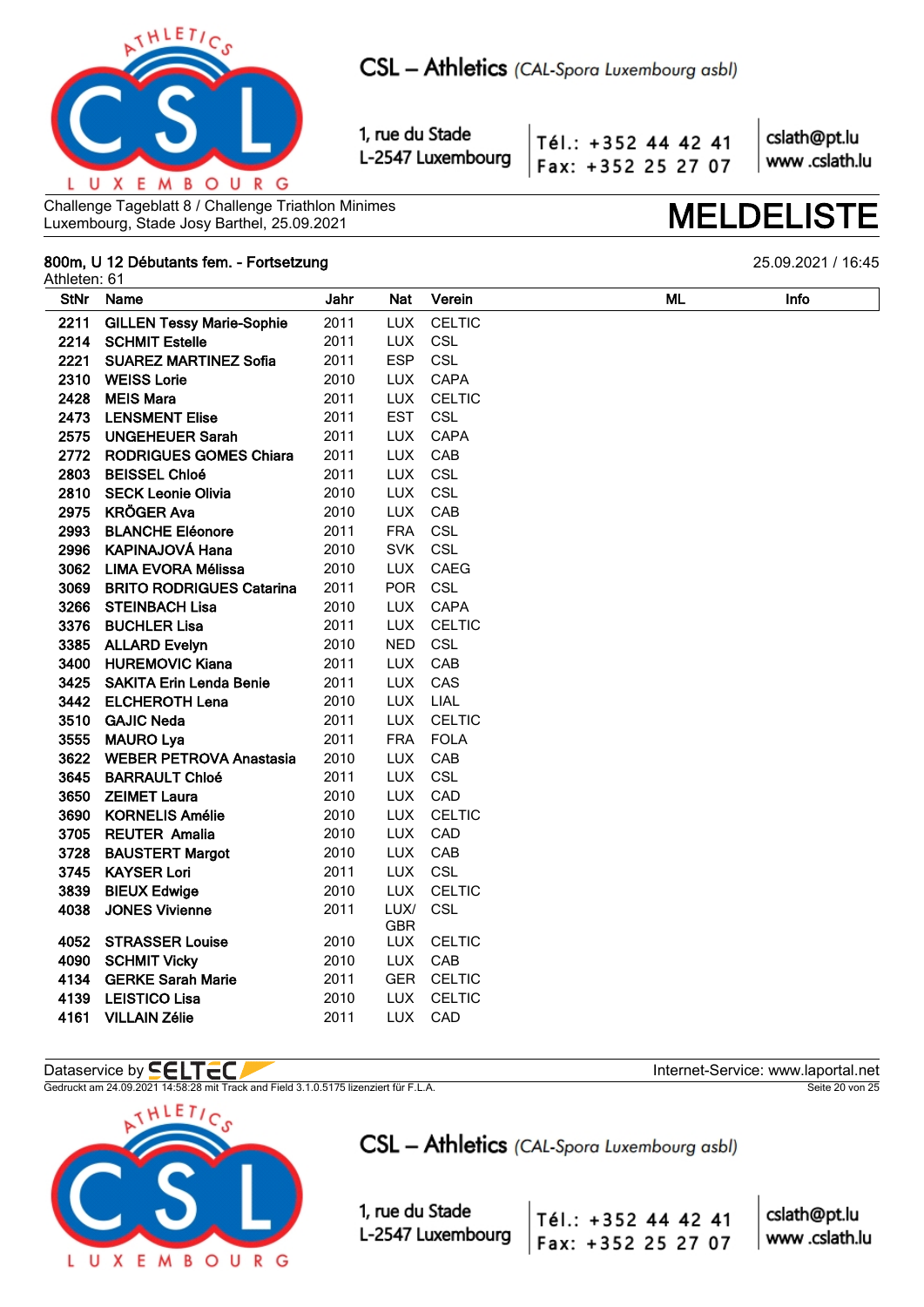

Tél.: +352 44 42 41 Fax: +352 25 27 07 cslath@pt.lu www.cslath.lu

Challenge Tageblatt 8 / Challenge Triathlon Minimes Challenge Tageblatt 8 / Challenge Triathlon Minimes<br>Luxembourg, Stade Josy Barthel, 25.09.2021

## **800m, U 12 Débutants fem. - Fortsetzung** 25.09.2021 / 16:45

Athleten: 61

| <b>StNr</b> | Name                          | Jahr | Nat        | Verein        | ML | Info |
|-------------|-------------------------------|------|------------|---------------|----|------|
| 4175        | <b>RAUEN Lou</b>              | 2011 | <b>LUX</b> | CSL           |    |      |
| 4187        | <b>STEINBACH Sophie</b>       | 2011 | <b>LUX</b> | CAPA          |    |      |
| 4204        | <b>LANNERS Mia</b>            | 2010 | <b>LUX</b> | <b>CELTIC</b> |    |      |
| 4227        | <b>SCHILTZ Dana</b>           | 2011 | LUX.       | CAB           |    |      |
| 4228        | <b>GONÇALVES RIBEIRO Sara</b> | 2010 |            | POR CAD       |    |      |
| 4242        | <b>CHARLESWORTH-VON</b>       | 2010 | LUX.       | LIAL          |    |      |
|             | <b>KUNITZKI-NEU Clara</b>     |      |            |               |    |      |
| 4257        | <b>GROBEN Lee-Anne</b>        | 2011 | LUX.       | CAS           |    |      |
| 4319        | <b>WEIS Charlotte</b>         | 2011 | LUX.       | - CSL         |    |      |
| 4327        | <b>LEYLDÉ Marie</b>           | 2010 | <b>FRA</b> | CSL           |    |      |
| 4330        | <b>DECOBERT Lucie</b>         | 2011 | LUX        | CSL           |    |      |

## **Hauteur, U12 Débutants fem. 10** 25.09.2021 / 13:00

|             | Athleten: 26                           |      |            |               |  |    |      |  |  |  |
|-------------|----------------------------------------|------|------------|---------------|--|----|------|--|--|--|
| <b>StNr</b> | Name                                   | Jahr | Nat        | Verein        |  | ML | Info |  |  |  |
| 1300        | <b>ONOMO EBODE Naïca, Elena</b>        | 2010 | <b>FRA</b> | <b>CSL</b>    |  |    |      |  |  |  |
| 1633        | <b>LUDOVICY Hannah</b>                 | 2010 | <b>LUX</b> | <b>CAPA</b>   |  |    |      |  |  |  |
| 1767        | <b>BARLETTA Lola</b>                   | 2010 | <b>FRA</b> | CAS           |  |    |      |  |  |  |
| 1829        | <b>BOUWMEISTER Julianne</b><br>Saartje | 2010 | <b>NED</b> | CAEG          |  |    |      |  |  |  |
| 2010        | <b>LAMY Rachel</b>                     | 2010 | LUX.       | <b>CELTIC</b> |  |    |      |  |  |  |
| 2310        | <b>WEISS Lorie</b>                     | 2010 | <b>LUX</b> | <b>CAPA</b>   |  |    |      |  |  |  |
| 2810        | <b>SECK Leonie Olivia</b>              | 2010 | <b>LUX</b> | <b>CSL</b>    |  |    |      |  |  |  |
| 2975        | <b>KRÖGER Ava</b>                      | 2010 | <b>LUX</b> | CAB           |  |    |      |  |  |  |
| 2996        | <b>KAPINAJOVÁ Hana</b>                 | 2010 | <b>SVK</b> | <b>CSL</b>    |  |    |      |  |  |  |
| 3062        | <b>LIMA EVORA Mélissa</b>              | 2010 | <b>LUX</b> | CAEG          |  |    |      |  |  |  |
| 3266        | <b>STEINBACH Lisa</b>                  | 2010 | <b>LUX</b> | CAPA          |  |    |      |  |  |  |
| 3385        | <b>ALLARD Evelyn</b>                   | 2010 | <b>NED</b> | <b>CSL</b>    |  |    |      |  |  |  |
| 3442        | <b>ELCHEROTH Lena</b>                  | 2010 | <b>LUX</b> | LIAL          |  |    |      |  |  |  |
| 3622        | <b>WEBER PETROVA Anastasia</b>         | 2010 | <b>LUX</b> | CAB           |  |    |      |  |  |  |
| 3650        | <b>ZEIMET Laura</b>                    | 2010 | <b>LUX</b> | CAD           |  |    |      |  |  |  |
| 3690        | <b>KORNELIS Amélie</b>                 | 2010 | <b>LUX</b> | <b>CELTIC</b> |  |    |      |  |  |  |
| 3705        | <b>REUTER Amalia</b>                   | 2010 | LUX.       | CAD           |  |    |      |  |  |  |
| 3728        | <b>BAUSTERT Margot</b>                 | 2010 | <b>LUX</b> | CAB           |  |    |      |  |  |  |
| 3839        | <b>BIEUX Edwige</b>                    | 2010 | LUX.       | <b>CELTIC</b> |  |    |      |  |  |  |
| 4052        | <b>STRASSER Louise</b>                 | 2010 | <b>LUX</b> | <b>CELTIC</b> |  |    |      |  |  |  |
| 4090        | <b>SCHMIT Vicky</b>                    | 2010 | LUX.       | CAB           |  |    |      |  |  |  |
| 4139        | <b>LEISTICO Lisa</b>                   | 2010 | <b>LUX</b> | <b>CELTIC</b> |  |    |      |  |  |  |

Gedruckt am 24.09.2021 14:58:28 mit Track and Field 3.1.0.5175 lizenziert für F.L.A. Seite 21 von 25



CSL - Athletics (CAL-Spora Luxembourg asbl)

Tél.: +352 44 42 41

Fax: +352 25 27 07

1, rue du Stade L-2547 Luxembourg

Dataservice by  $\blacksquare\blacksquare\blacksquare\blacksquare\blacksquare\blacksquare$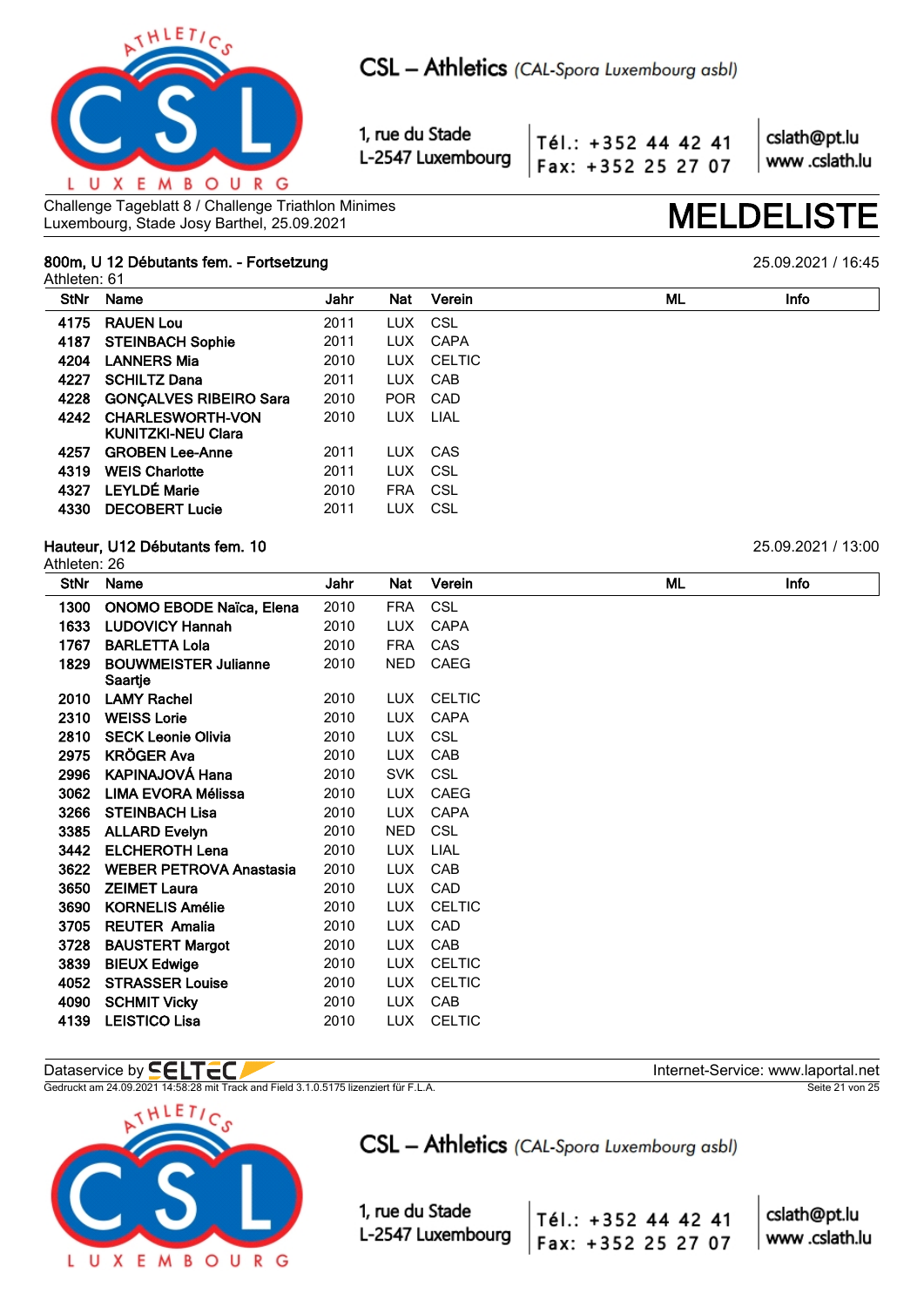

Tél.: +352 44 42 41 Fax: +352 25 27 07 cslath@pt.lu www.cslath.lu

Challenge Tageblatt 8 / Challenge Triathlon Minimes Challenge Tageblatt 8 / Challenge Triathlon Minimes<br>Luxembourg, Stade Josy Barthel, 25.09.2021 **MELDELIS** 

## **Hauteur, U12 Débutants fem. 10 - Fortsetzung** 25.09.2021 / 13:00

Athleten: 26

| <b>StNr</b> | Name                        | Jahr | Nat        | Verein     | ML | Info |
|-------------|-----------------------------|------|------------|------------|----|------|
|             | 4204 LANNERS Mia            | 2010 |            | LUX CELTIC |    |      |
|             | 4228 GONCALVES RIBEIRO Sara | 2010 |            | POR CAD    |    |      |
|             | 4242 CHARLESWORTH-VON       | 2010 | LUX        | LIAL       |    |      |
|             | <b>KUNITZKI-NEU Clara</b>   |      |            |            |    |      |
| 4327        | <b>LEYLDÉ Marie</b>         | 2010 | <b>FRA</b> | CSL        |    |      |

### **Balle, U12 Débutants fem. 10** 25.09.2021 / 15:20 Athleten: 26

| <b>StNr</b> | Name                                                 | Jahr | Nat        | Verein        | <b>ML</b> | Info |
|-------------|------------------------------------------------------|------|------------|---------------|-----------|------|
| 1300        | <b>ONOMO EBODE Naïca, Elena</b>                      | 2010 | <b>FRA</b> | <b>CSL</b>    |           |      |
| 1633        | <b>LUDOVICY Hannah</b>                               | 2010 | <b>LUX</b> | <b>CAPA</b>   |           |      |
| 1767        | <b>BARLETTA Lola</b>                                 | 2010 | <b>FRA</b> | CAS           |           |      |
| 1829        | <b>BOUWMEISTER Julianne</b>                          | 2010 | <b>NED</b> | <b>CAEG</b>   |           |      |
|             | Saartje                                              |      |            |               |           |      |
| 2010        | <b>LAMY Rachel</b>                                   | 2010 | <b>LUX</b> | <b>CELTIC</b> |           |      |
| 2310        | <b>WEISS Lorie</b>                                   | 2010 | <b>LUX</b> | <b>CAPA</b>   |           |      |
| 2810        | <b>SECK Leonie Olivia</b>                            | 2010 | <b>LUX</b> | <b>CSL</b>    |           |      |
| 2975        | <b>KRÖGER Ava</b>                                    | 2010 | <b>LUX</b> | CAB           |           |      |
| 2996        | KAPINAJOVÁ Hana                                      | 2010 | <b>SVK</b> | CSL           |           |      |
| 3062        | <b>LIMA EVORA Mélissa</b>                            | 2010 | <b>LUX</b> | <b>CAEG</b>   |           |      |
| 3266        | <b>STEINBACH Lisa</b>                                | 2010 | <b>LUX</b> | <b>CAPA</b>   |           |      |
| 3385        | <b>ALLARD Evelyn</b>                                 | 2010 | <b>NED</b> | <b>CSL</b>    |           |      |
| 3442        | <b>ELCHEROTH Lena</b>                                | 2010 | <b>LUX</b> | LIAL          |           |      |
| 3622        | <b>WEBER PETROVA Anastasia</b>                       | 2010 | <b>LUX</b> | CAB           |           |      |
| 3650        | <b>ZEIMET Laura</b>                                  | 2010 | <b>LUX</b> | CAD           |           |      |
| 3690        | <b>KORNELIS Amélie</b>                               | 2010 | <b>LUX</b> | <b>CELTIC</b> |           |      |
| 3705        | <b>REUTER Amalia</b>                                 | 2010 | <b>LUX</b> | CAD           |           |      |
| 3728        | <b>BAUSTERT Margot</b>                               | 2010 | <b>LUX</b> | CAB           |           |      |
| 3839        | <b>BIEUX Edwige</b>                                  | 2010 | <b>LUX</b> | <b>CELTIC</b> |           |      |
| 4052        | <b>STRASSER Louise</b>                               | 2010 | <b>LUX</b> | <b>CELTIC</b> |           |      |
| 4090        | <b>SCHMIT Vicky</b>                                  | 2010 | <b>LUX</b> | CAB           |           |      |
| 4139        | <b>LEISTICO Lisa</b>                                 | 2010 | <b>LUX</b> | <b>CELTIC</b> |           |      |
| 4204        | <b>LANNERS Mia</b>                                   | 2010 | <b>LUX</b> | <b>CELTIC</b> |           |      |
| 4228        | <b>GONÇALVES RIBEIRO Sara</b>                        | 2010 | <b>POR</b> | CAD           |           |      |
| 4242        | <b>CHARLESWORTH-VON</b><br><b>KUNITZKI-NEU Clara</b> | 2010 | <b>LUX</b> | LIAL          |           |      |
| 4327        | <b>LEYLDÉ Marie</b>                                  | 2010 | FRA        | <b>CSL</b>    |           |      |

## Dataservice by  $\blacksquare\blacksquare\blacksquare\blacksquare\blacksquare\blacksquare$

Gedruckt am 24.09.2021 14:58:28 mit Track and Field 3.1.0.5175 lizenziert für F.L.A. Seite 22 von 25 Seite 22 von 25



CSL - Athletics (CAL-Spora Luxembourg asbl)

1, rue du Stade L-2547 Luxembourg

cslath@pt.lu Tél.: +352 44 42 41 www.cslath.lu Fax: +352 25 27 07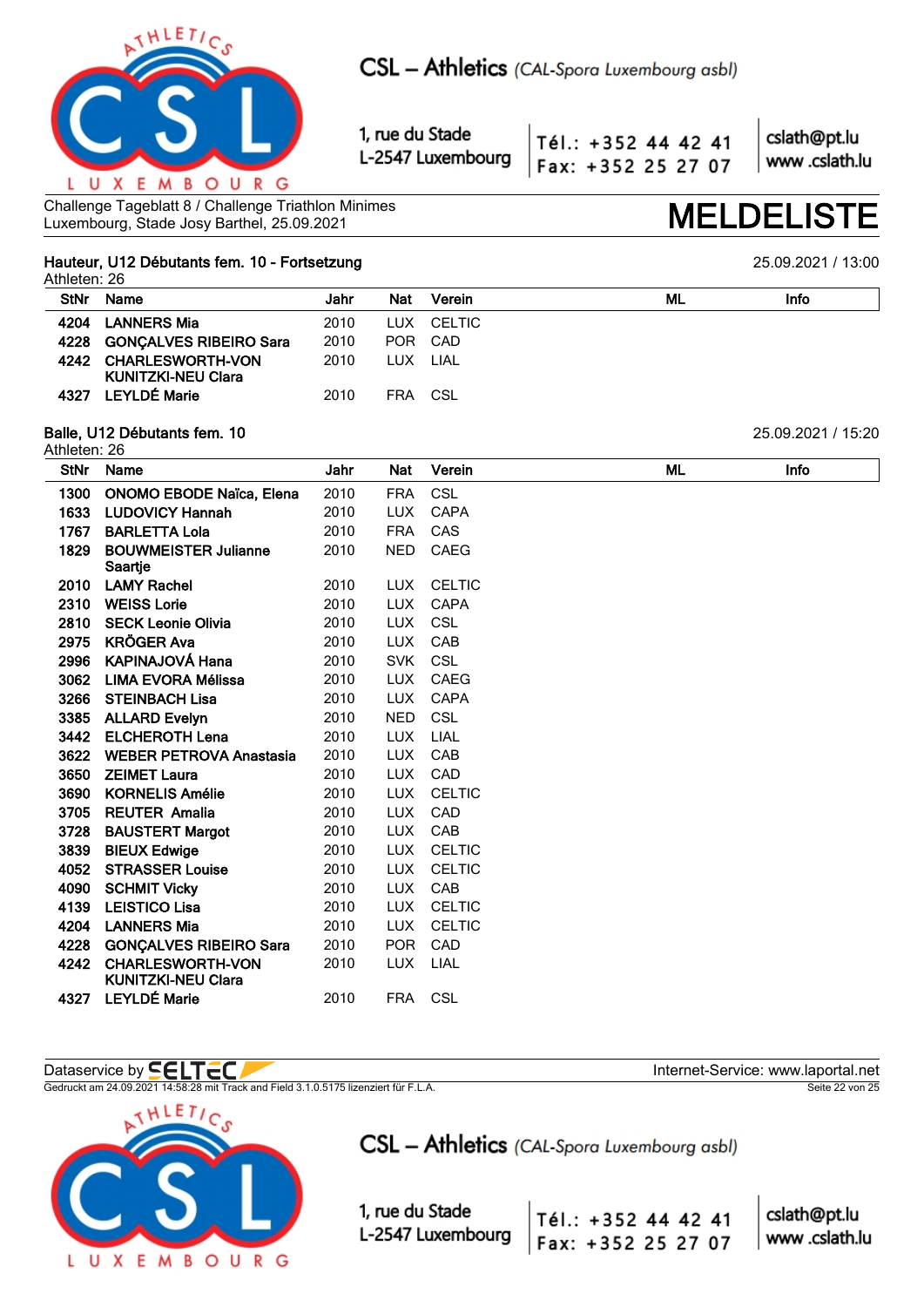

Tél.: +352 44 42 41 Fax: +352 25 27 07 cslath@pt.lu www.cslath.lu

Challenge Tageblatt 8 / Challenge Triathlon Minimes Luxembourg, Stade Josy Barthel, 25.09.2021 **MELDELISTE**

## **Balle, U12 Débutants fem. 10 - Fortsetzung** 25.09.2021 / 15:20

Athleten: 26 **StNr Name Jahr Nat Verein ML Info Hauteur, U12 Débutants fem. 11** 25.09.2021 / 13:00 Athleten: 35 **StNr Name Jahr Nat Verein ML Info SCHEIDEN Alice** 2011 LUX CAB **PARANT Solange Virginie** 2011 FRA CSL **REITER Anne** 2011 LUX CELTIC **PECHON Daria** 2011 BEL CAPA **THIEL Emma** 2011 LUX CELTIC **1816 SPULE Sofija** 2011 LAT CSL **1817 SONDORE Stella** 2011 LAT CSL **1840 HALSDORF Kendra** 2011 LUX CAS **HUSTING Marta Maria Vera** 2011 LUX FOLA **GILLEN Tessy Marie-Sophie** 2011 LUX CELTIC **2214 SCHMIT Estelle** 2011 LUX CSL **SUAREZ MARTINEZ Sofia** 2011 ESP CSL **MEIS Mara** 2011 LUX CELTIC **2473 LENSMENT Elise** 2011 EST CSL **UNGEHEUER Sarah** 2011 LUX CAPA **RODRIGUES GOMES Chiara** 2011 LUX CAB **BEISSEL Chloé** 2011 LUX CSL **BLANCHE Eléonore** 2011 FRA CSL **BRITO RODRIGUES Catarina** 2011 POR CSL **BUCHLER Lisa** 2011 LUX CELTIC **HUREMOVIC Kiana** 2011 LUX CAB **SAKITA Erin Lenda Benie** 2011 LUX CAS **GAJIC Neda** 2011 LUX CELTIC **3555 MAURO Lya** 2011 FRA FOLA **BARRAULT Chloé** 2011 LUX CSL **3745 KAYSER Lori** 2011 LUX CSL **JONES Vivienne** 2011 LUX/ GBR **CSL GERKE Sarah Marie** 2011 GER CELTIC **VILLAIN Zélie** 2011 LUX CAD **RAUEN Lou** 2011 LUX CSL **STEINBACH Sophie** 2011 LUX CAPA **SCHILTZ Dana** 2011 LUX CAB **GROBEN Lee-Anne** 2011 LUX CAS

## Dataservice by **SELTEC**

Gedruckt am 24.09.2021 14:58:28 mit Track and Field 3.1.0.5175 lizenziert für F.L.A. Seite 23 von 25



CSL - Athletics (CAL-Spora Luxembourg asbl)

1, rue du Stade L-2547 Luxembourg

cslath@pt.lu Tél.: +352 44 42 41 www.cslath.lu Fax: +352 25 27 07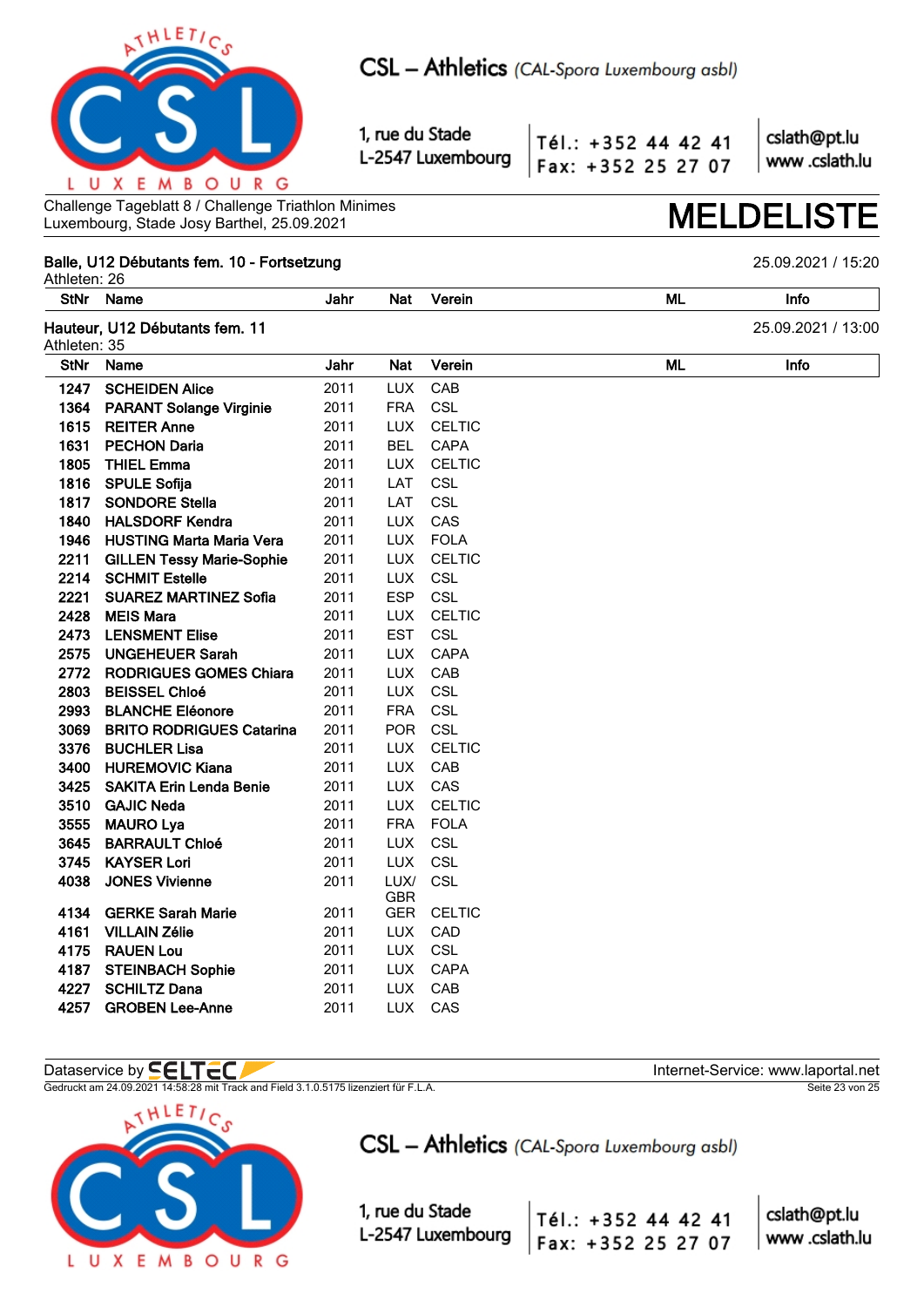

Tél.: +352 44 42 41 Fax: +352 25 27 07

cslath@pt.lu www.cslath.lu

Challenge Tageblatt 8 / Challenge Triathlon Minimes Challenge Tageblatt 8 / Challenge Triathlon Minimes<br>Luxembourg, Stade Josy Barthel, 25.09.2021

### **Hauteur, U12 Débutants fem. 11 - Fortsetzung** 25.09.2021 / 13:00  $A<sub>th</sub>$ <sub>d</sub> $A<sub>th</sub>$ <sub>25</sub>

|             | Athleten. 33          |      |            |        |    |      |  |  |  |  |  |
|-------------|-----------------------|------|------------|--------|----|------|--|--|--|--|--|
| <b>StNr</b> | Name                  | Jahr | <b>Nat</b> | Verein | ML | Info |  |  |  |  |  |
| 4319        | <b>WEIS Charlotte</b> | 2011 | LUX.       | CSL    |    |      |  |  |  |  |  |
|             | 4330 DECOBERT Lucie   | 2011 | LUX.       | CSL    |    |      |  |  |  |  |  |

## **Balle, U12 Débutants fem. 11** 25.09.2021 / 14:15

|             | Athleten: 35                     |      |                    |               |  |    |      |  |  |  |
|-------------|----------------------------------|------|--------------------|---------------|--|----|------|--|--|--|
| <b>StNr</b> | Name                             | Jahr | Nat                | Verein        |  | ML | Info |  |  |  |
| 1247        | <b>SCHEIDEN Alice</b>            | 2011 | <b>LUX</b>         | CAB           |  |    |      |  |  |  |
| 1364        | <b>PARANT Solange Virginie</b>   | 2011 | <b>FRA</b>         | CSL           |  |    |      |  |  |  |
| 1615        | <b>REITER Anne</b>               | 2011 | <b>LUX</b>         | <b>CELTIC</b> |  |    |      |  |  |  |
| 1631        | <b>PECHON Daria</b>              | 2011 | <b>BEL</b>         | <b>CAPA</b>   |  |    |      |  |  |  |
| 1805        | <b>THIEL Emma</b>                | 2011 | <b>LUX</b>         | <b>CELTIC</b> |  |    |      |  |  |  |
| 1816        | <b>SPULE Sofija</b>              | 2011 | LAT                | CSL           |  |    |      |  |  |  |
| 1817        | <b>SONDORE Stella</b>            | 2011 | LAT                | <b>CSL</b>    |  |    |      |  |  |  |
| 1840        | <b>HALSDORF Kendra</b>           | 2011 | <b>LUX</b>         | CAS           |  |    |      |  |  |  |
| 1946        | <b>HUSTING Marta Maria Vera</b>  | 2011 | <b>LUX</b>         | <b>FOLA</b>   |  |    |      |  |  |  |
| 2211        | <b>GILLEN Tessy Marie-Sophie</b> | 2011 | <b>LUX</b>         | <b>CELTIC</b> |  |    |      |  |  |  |
| 2214        | <b>SCHMIT Estelle</b>            | 2011 | <b>LUX</b>         | <b>CSL</b>    |  |    |      |  |  |  |
| 2221        | <b>SUAREZ MARTINEZ Sofia</b>     | 2011 | <b>ESP</b>         | CSL           |  |    |      |  |  |  |
| 2428        | <b>MEIS Mara</b>                 | 2011 | <b>LUX</b>         | <b>CELTIC</b> |  |    |      |  |  |  |
| 2473        | <b>LENSMENT Elise</b>            | 2011 | <b>EST</b>         | CSL           |  |    |      |  |  |  |
| 2575        | <b>UNGEHEUER Sarah</b>           | 2011 | <b>LUX</b>         | <b>CAPA</b>   |  |    |      |  |  |  |
| 2772        | <b>RODRIGUES GOMES Chiara</b>    | 2011 | <b>LUX</b>         | CAB           |  |    |      |  |  |  |
| 2803        | <b>BEISSEL Chloé</b>             | 2011 | <b>LUX</b>         | CSL           |  |    |      |  |  |  |
| 2993        | <b>BLANCHE Eléonore</b>          | 2011 | <b>FRA</b>         | CSL           |  |    |      |  |  |  |
| 3069        | <b>BRITO RODRIGUES Catarina</b>  | 2011 | <b>POR</b>         | CSL           |  |    |      |  |  |  |
| 3376        | <b>BUCHLER Lisa</b>              | 2011 | <b>LUX</b>         | <b>CELTIC</b> |  |    |      |  |  |  |
| 3400        | <b>HUREMOVIC Kiana</b>           | 2011 | <b>LUX</b>         | CAB           |  |    |      |  |  |  |
| 3425        | <b>SAKITA Erin Lenda Benie</b>   | 2011 | <b>LUX</b>         | CAS           |  |    |      |  |  |  |
| 3510        | <b>GAJIC Neda</b>                | 2011 | <b>LUX</b>         | <b>CELTIC</b> |  |    |      |  |  |  |
| 3555        | <b>MAURO Lya</b>                 | 2011 | <b>FRA</b>         | <b>FOLA</b>   |  |    |      |  |  |  |
| 3645        | <b>BARRAULT Chloé</b>            | 2011 | <b>LUX</b>         | CSL           |  |    |      |  |  |  |
| 3745        | <b>KAYSER Lori</b>               | 2011 | <b>LUX</b>         | <b>CSL</b>    |  |    |      |  |  |  |
| 4038        | <b>JONES Vivienne</b>            | 2011 | LUX/<br><b>GBR</b> | CSL           |  |    |      |  |  |  |
| 4134        | <b>GERKE Sarah Marie</b>         | 2011 | <b>GER</b>         | <b>CELTIC</b> |  |    |      |  |  |  |
| 4161        | <b>VILLAIN Zélie</b>             | 2011 | <b>LUX</b>         | CAD           |  |    |      |  |  |  |
| 4175        | <b>RAUEN Lou</b>                 | 2011 | <b>LUX</b>         | CSL           |  |    |      |  |  |  |
| 4187        | <b>STEINBACH Sophie</b>          | 2011 | <b>LUX</b>         | CAPA          |  |    |      |  |  |  |
|             |                                  |      |                    |               |  |    |      |  |  |  |

## Dataservice by  $\blacksquare\blacksquare\blacksquare\blacksquare\blacksquare\blacksquare$

Gedruckt am 24.09.2021 14:58:28 mit Track and Field 3.1.0.5175 lizenziert für F.L.A. Seite 24 von 25



CSL - Athletics (CAL-Spora Luxembourg asbl)

Tél.: +352 44 42 41

Fax: +352 25 27 07

1, rue du Stade L-2547 Luxembourg